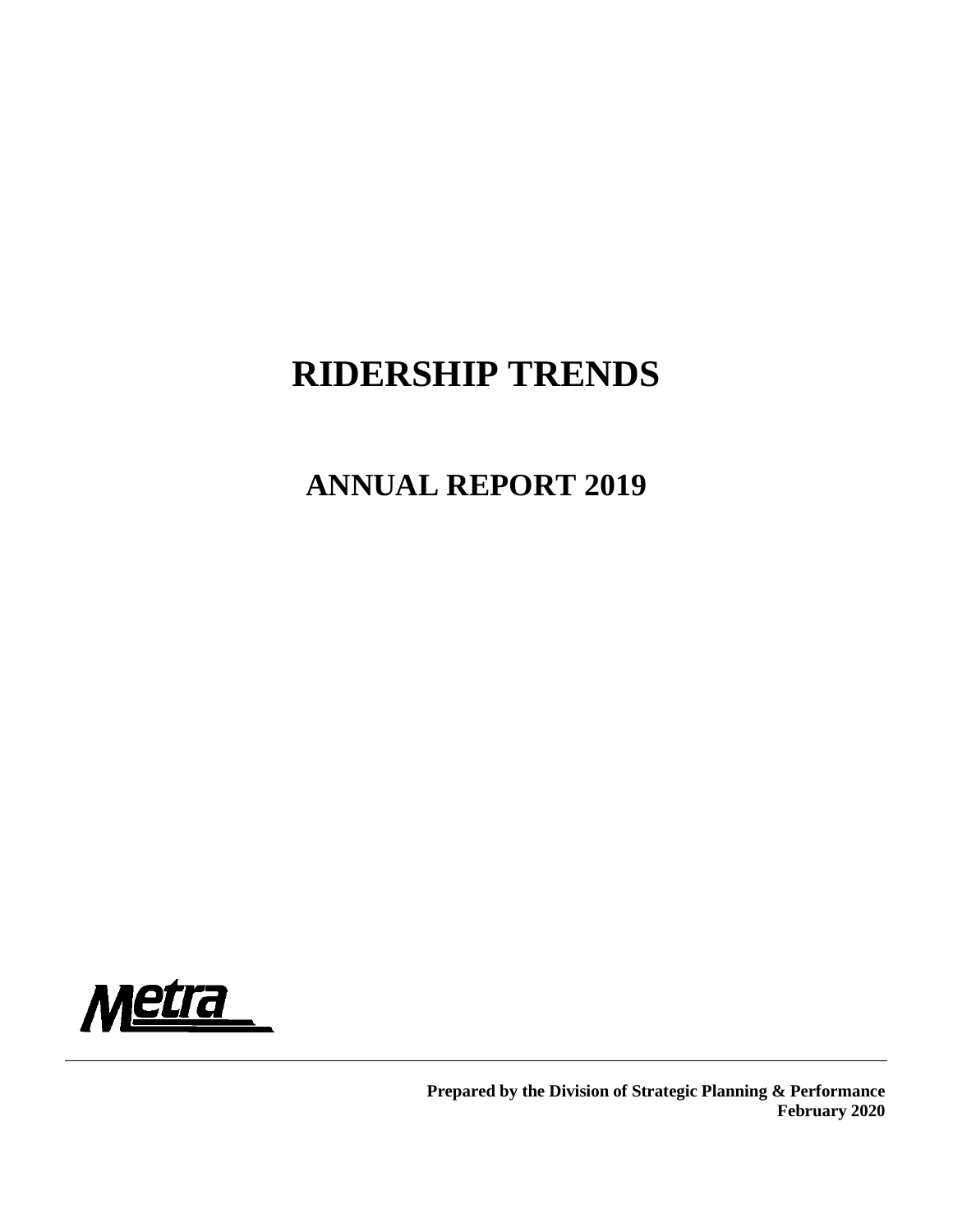#### **I. OVERVIEW**

This report details the trends that influenced Metra system ridership in 2019. Metra is the Commuter Rail Division of the Regional Transportation Authority and provides commuter rail passenger service on eleven service lines throughout metropolitan Chicago (see Figure 1). Ridership is estimated on a monthly basis based on the number and types of tickets sold. These tickets are assumed to be used during the month of purchase or for the valid month in the case of monthly passes.

Metra provided 74.0 million passenger trips in 2019, which is 2.0% unfavorable to the budgeted forecast of 75.6 million passenger trips. When compared to 2018, ridership decreased 2.7 percent. The 74.0 million passenger trips reported in 2019 is comparable to ridership in 2003 and 1998.

**Figure 1: 2019 Passenger Trips by Line (Millions of Trips)**





**Figure 2: Metra System Annual Ridership**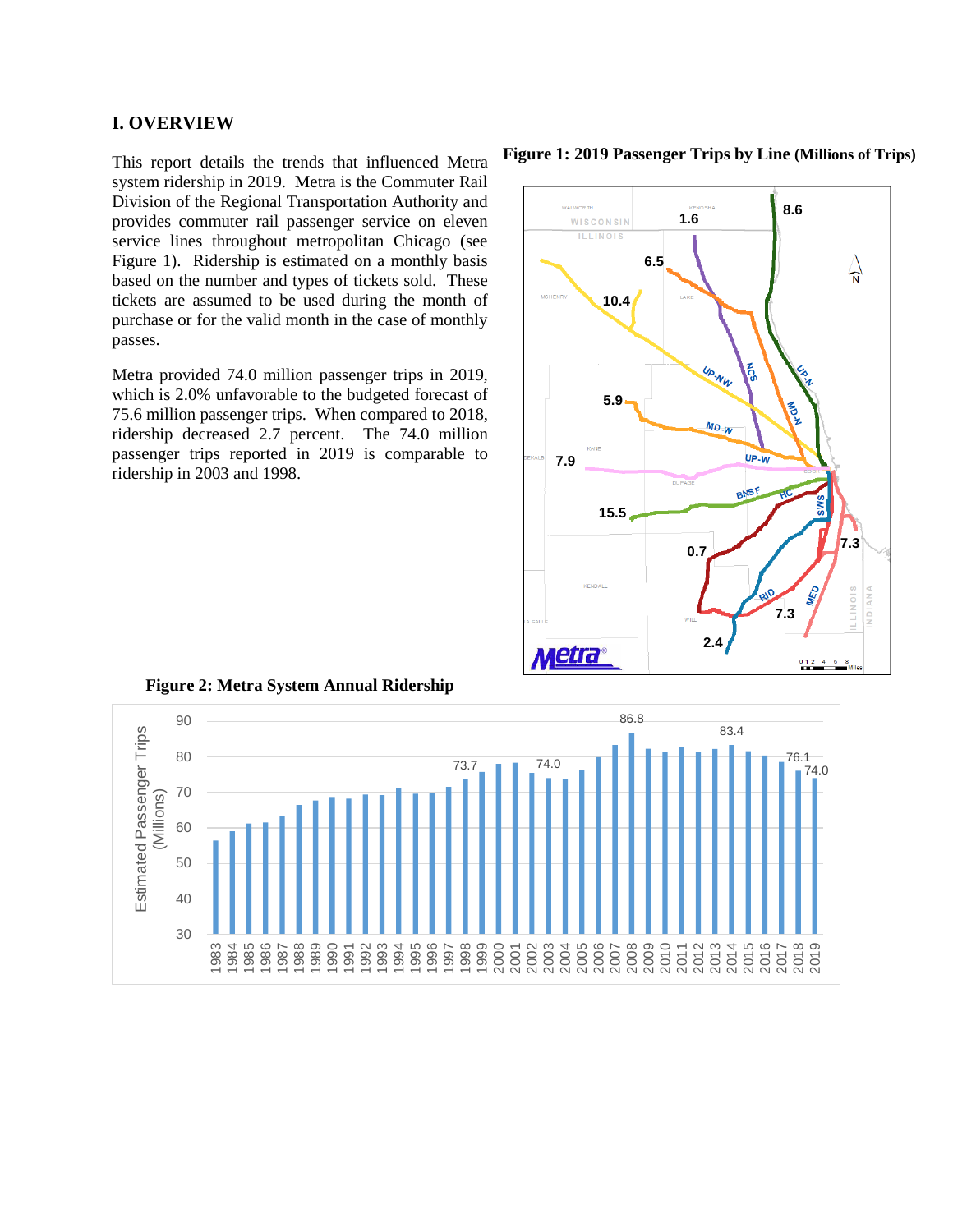## **II. 2019 RIDERSHIP TRENDS**

In 2019 estimated passenger trips were 74,043,516, a decrease of 2,044,813 (2.7 percent) and 2.0 percent unfavorable to budget.

| Month               | 2018 Actual | 2019 Budget | 2019 Actual | Variance |
|---------------------|-------------|-------------|-------------|----------|
| Jan                 | 6,660,551   | 6,400,000   | 5,850,211   | $-8.6%$  |
| Feb                 | 5,651,237   | 5,700,000   | 5,728,794   | 0.5%     |
| Mar                 | 6,175,822   | 5,950,000   | 6,039,955   | 1.5%     |
| Apr                 | 6,162,072   | 6,450,000   | 6,204,717   | $-3.8%$  |
| May                 | 6,426,184   | 6,400,000   | 6,275,574   | $-1.9%$  |
| Jun                 | 6,606,512   | 6,360,000   | 6,399,941   | 0.6%     |
| Jul                 | 6,623,079   | 6,830,000   | 6,525,517   | $-4.5%$  |
| Aug                 | 6,742,099   | 6,490,000   | 6,487,306   | 0.0%     |
| Sep                 | 6,346,519   | 6,530,000   | 6,244,080   | $-4.4%$  |
| Oct                 | 6,693,984   | 6,500,000   | 6,503,633   | 0.1%     |
| Nov                 | 6,260,889   | 5,970,000   | 6,023,680   | 0.9%     |
| Dec                 | 5,739,384   | 5,990,000   | 5,760,110   | $-3.8%$  |
| <b>Annual Total</b> | 76,088,329  | 75,570,000  | 74,043,516  | $-2.0%$  |

**Table 1: Estimated Passenger Trips Actual Compared to Budget**

## **Ridership by Quarter**

Estimated passenger trips decreased during all four quarters of 2019. Table 2 shows the changes in ridership between 2018 and 2019.

|                     |            | -          |         |
|---------------------|------------|------------|---------|
| Quarter             | 2018       | 2019       | Change  |
| 1st                 | 18,487,610 | 17,618,960 | $-4.7%$ |
| 2nd                 | 19,194,767 | 18,880,232 | $-1.6%$ |
| 3rd                 | 19,711,697 | 19,256,902 | $-2.3%$ |
| 4th                 | 18,694,256 | 18,287,422 | $-2.2%$ |
| <b>Annual Total</b> | 76,088,329 | 74,043,516 | $-2.7%$ |

**Table 2: Estimated Passenger Trips by Quarter**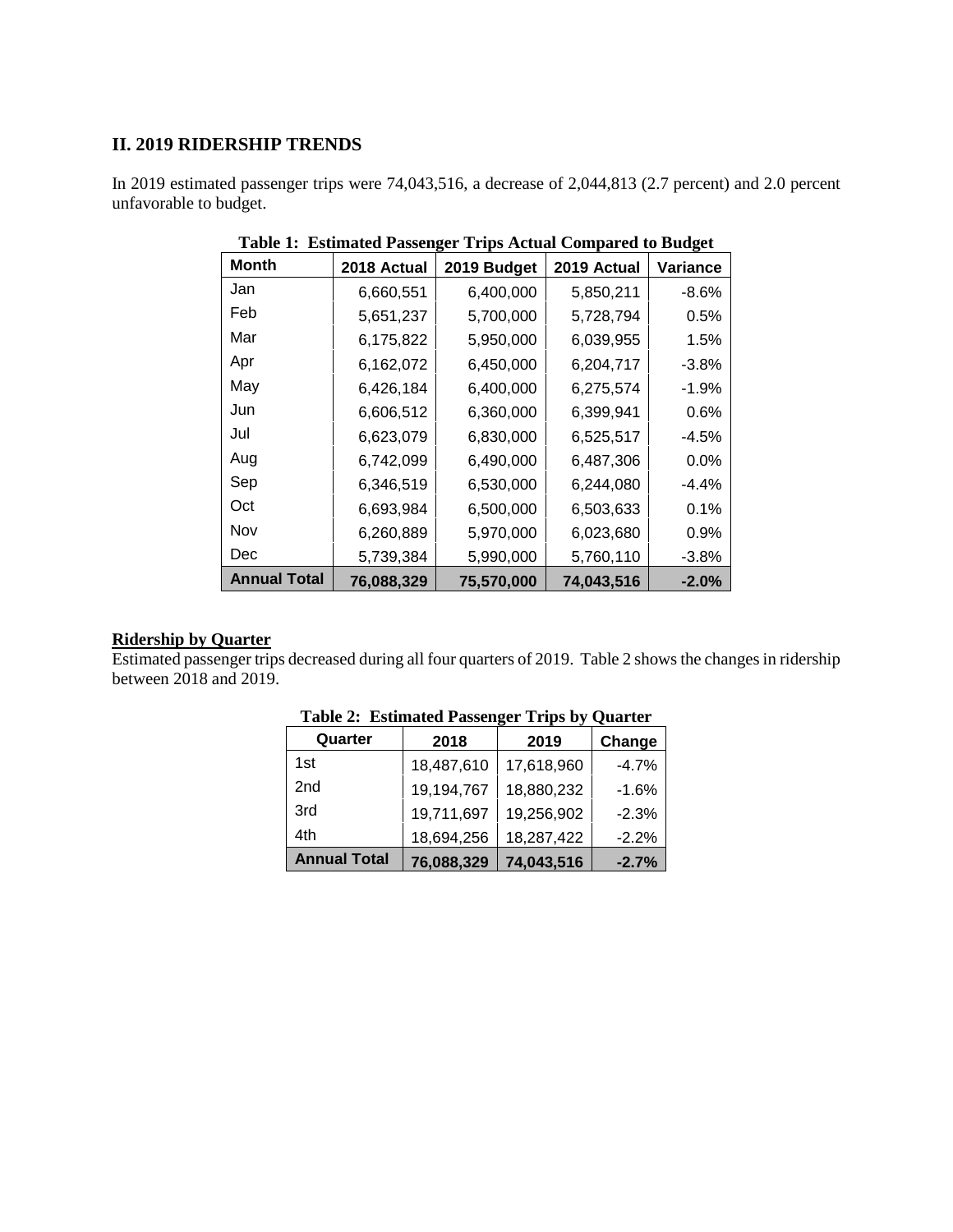## **Ridership by Month**

Estimated passenger trips were lower in 9 of 12 months in 2019 compared to 2018. January was particularly low due to a polar vortex event, and a federal government shutdown. February saw an increase in passenger trips despite a partial shutdown of the Metra Electric Line. April and December also saw increases in passenger trips, with an additional weekday in each month.

The trend of ridership peaking in the summer and falling in the winter remained consistent. There was no fare increase in 2019. Fare increases typically lead to 10-ride ticket stockpiling in January, followed by a decrease in 10-ride sales through April. This trend was not present in 2019; as such, 10-ride ticket sales are more accurately represented in the months in which they occurred.



**Figure 3: Estimated Passenger Trips by Month**

## **Ridership by Line**

Ten of the eleven rail lines experienced decreases in ridership in 2019 compared to 2018. Ridership on the Heritage Corridor Line (HC) increased 0.3 percent. The Metra Electric Line (ME) declined for its 12<sup>th</sup> consecutive year. Table 3 shows estimated passenger trips by line for the last five years.

| Line                | 2015       | 2016       | 2017       | 2018       | 2019       | Change<br>'15-'19 | Change<br>'18-'19 |
|---------------------|------------|------------|------------|------------|------------|-------------------|-------------------|
| <b>BNSF</b>         | 16,400,290 | 16,325,320 | 16,235,817 | 15,822,652 | 15,468,014 | $-5.7%$           | $-2.2%$           |
| <b>ME</b>           | 9,054,649  | 8,642,365  | 8,149,977  | 7,716,121  | 7,282,993  | $-19.6%$          | $-5.6%$           |
| HC                  | 723,803    | 718,015    | 727,202    | 728,467    | 734,098    | 1.4%              | 0.8%              |
| MD-N                | 7,094,564  | 6,934,684  | 6,818,808  | 6,610,059  | 6,549,143  | -7.7%             | $-0.9%$           |
| MD-W                | 6,771,637  | 6,621,104  | 6,349,963  | 6,143,996  | 5,904,808  | $-12.8%$          | $-3.9%$           |
| <b>NCS</b>          | 1,758,118  | 1,730,494  | 1,684,357  | 1,640,984  | 1,589,905  | $-9.6%$           | $-3.1%$           |
| R <sub>1</sub>      | 8,305,273  | 8,112,784  | 7,923,588  | 7,578,330  | 7,338,133  | $-11.6%$          | $-3.2%$           |
| <b>SWS</b>          | 2,604,292  | 2,538,273  | 2,457,418  | 2,420,921  | 2,356,767  | $-9.5%$           | $-2.7%$           |
| UP-N                | 9,248,834  | 9,220,477  | 9,030,120  | 8,689,776  | 8,552,117  | $-7.5%$           | $-1.6%$           |
| UP-NW               | 11,301,755 | 11,183,739 | 10,910,882 | 10,597,680 | 10,384,356 | $-8.1%$           | $-2.0%$           |
| UP-W                | 8,367,264  | 8,375,067  | 8,332,483  | 8,139,344  | 7,883,185  | $-5.8%$           | $-3.1%$           |
| <b>Annual Total</b> | 81,630,476 | 80,402,319 | 78,620,612 | 76,088,329 | 74,043,516 | $-9.3%$           | $-2.7%$           |

**Table 3: Estimated Passenger Trips by Rail Line**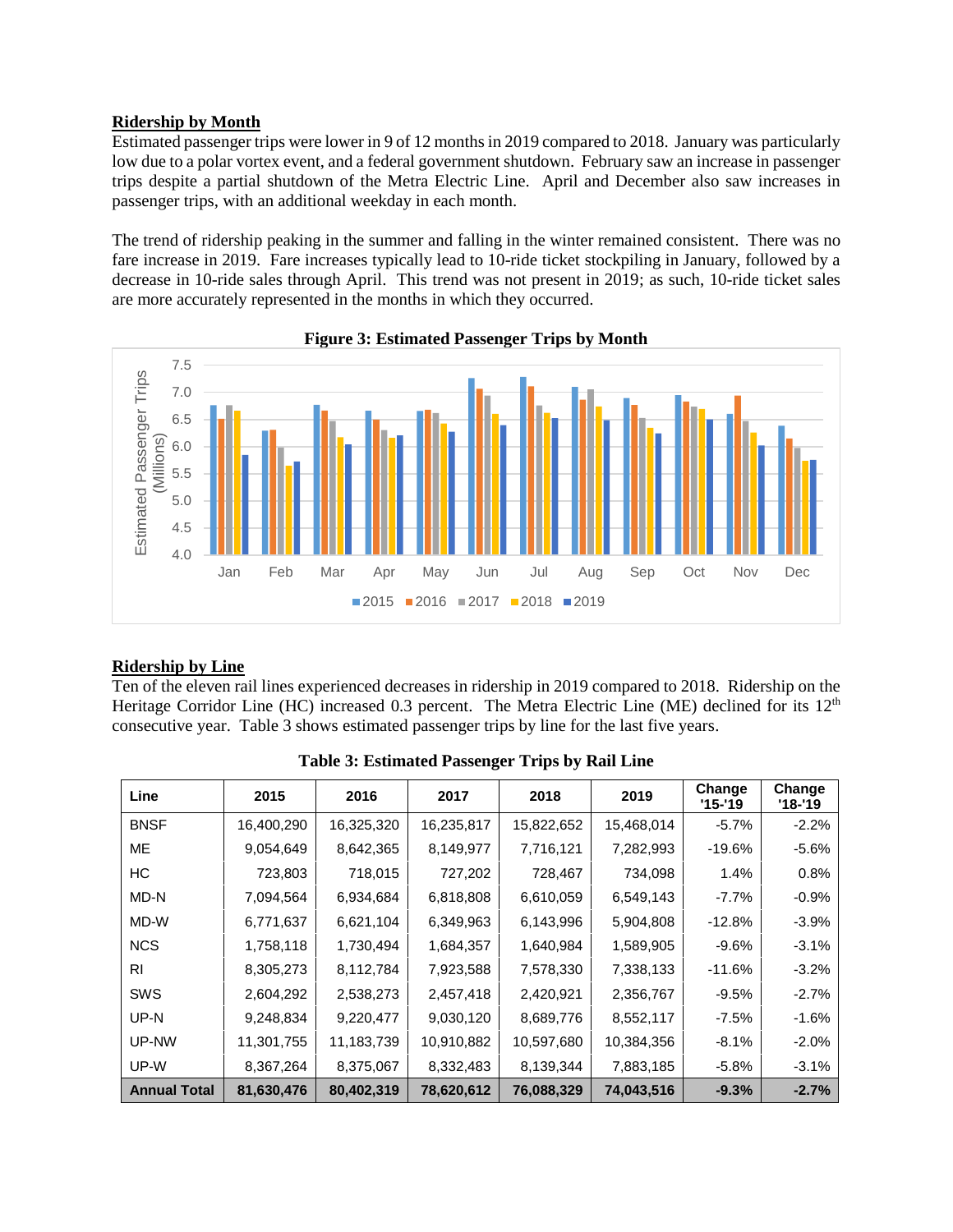Figure 4 shows the ridership by rail line since 1983.



**Figure 4: Annual Estimated Passenger Trips by Rail Line**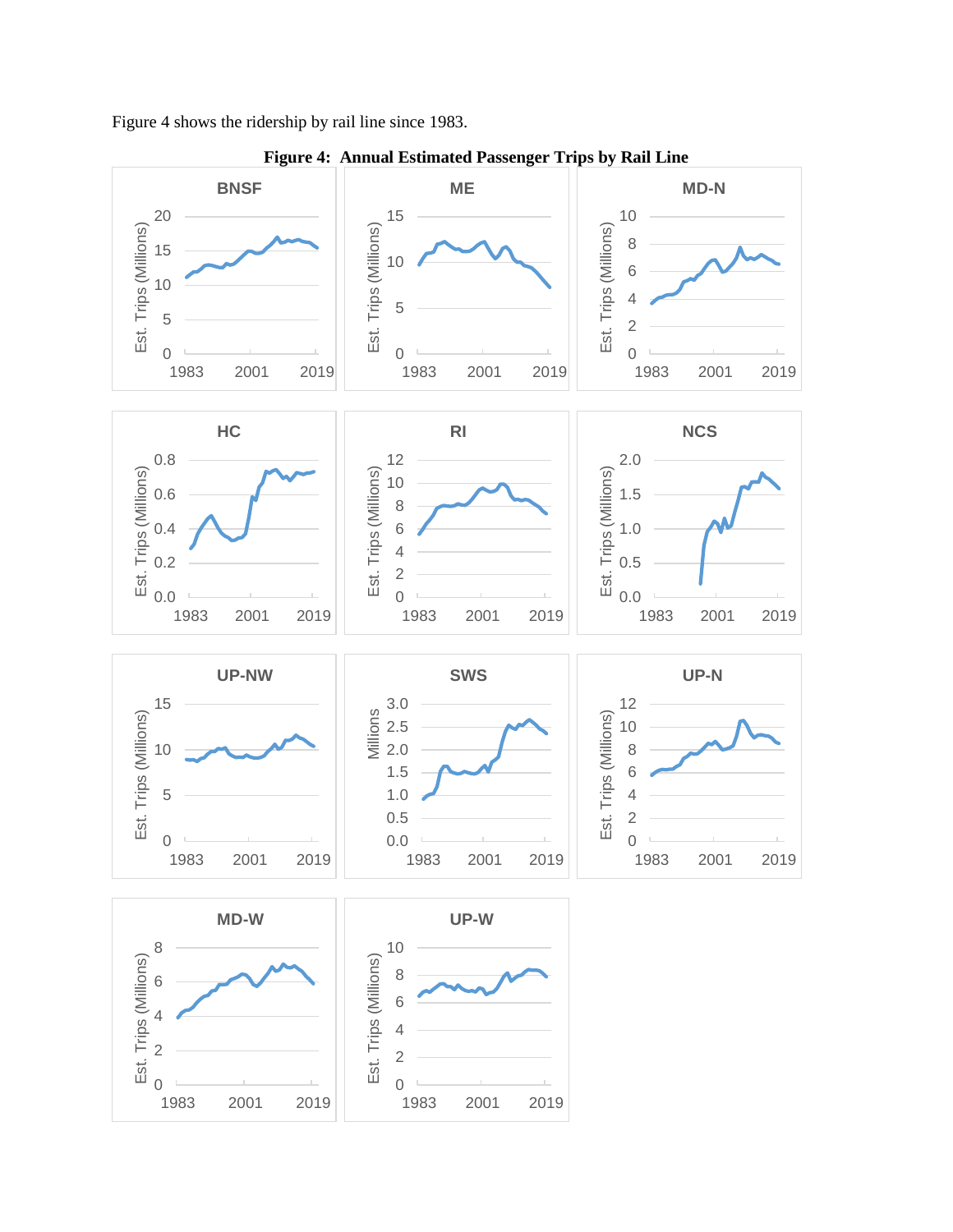#### **Ridership by Fare Zone**

The share of system ridership by fare zone remained mostly unchanged when compared to 2009 and 2014. Zone E remained the largest while intermediate and outer zone trips remained relatively small.

There has been a sizeable and continued decrease in on-board ticket sales without zone pair data and an increase in mobile one-way ticket sales which do have zone pair data. For this reason, zone pairs from historically strong markets are higher in 2019.

In July 2018, Metra implemented two pilot programs resulting from the 2017-2018 Fare Structure Study. Fare Zones K-M (Woodstock, McHenry, Harvard, Antioch, and Kenosha stations) were consolidated into Fare Zone J. 83rd St. and 87th St. (ME-ML) and 123rd St. (RI-Beverly) stations were reassigned from Zone C to B; State St. through Ashland stations (ME-BI) were reassigned from Zone D to C.





<sup>\*</sup>Intermediate trips do not begin or end in Zone A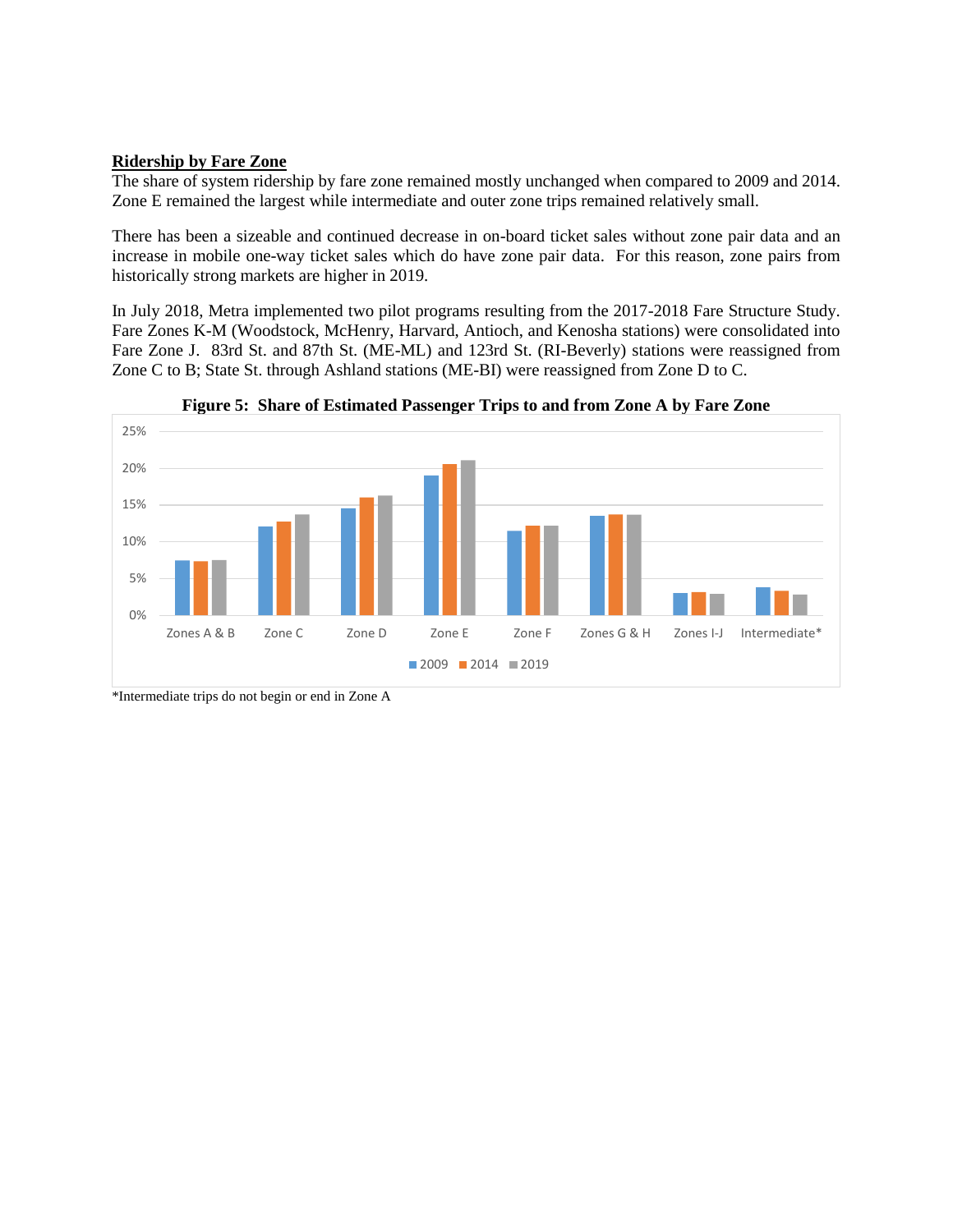

**Figure 6: Estimated Passenger Trips to and From Zone A by Fare Zone**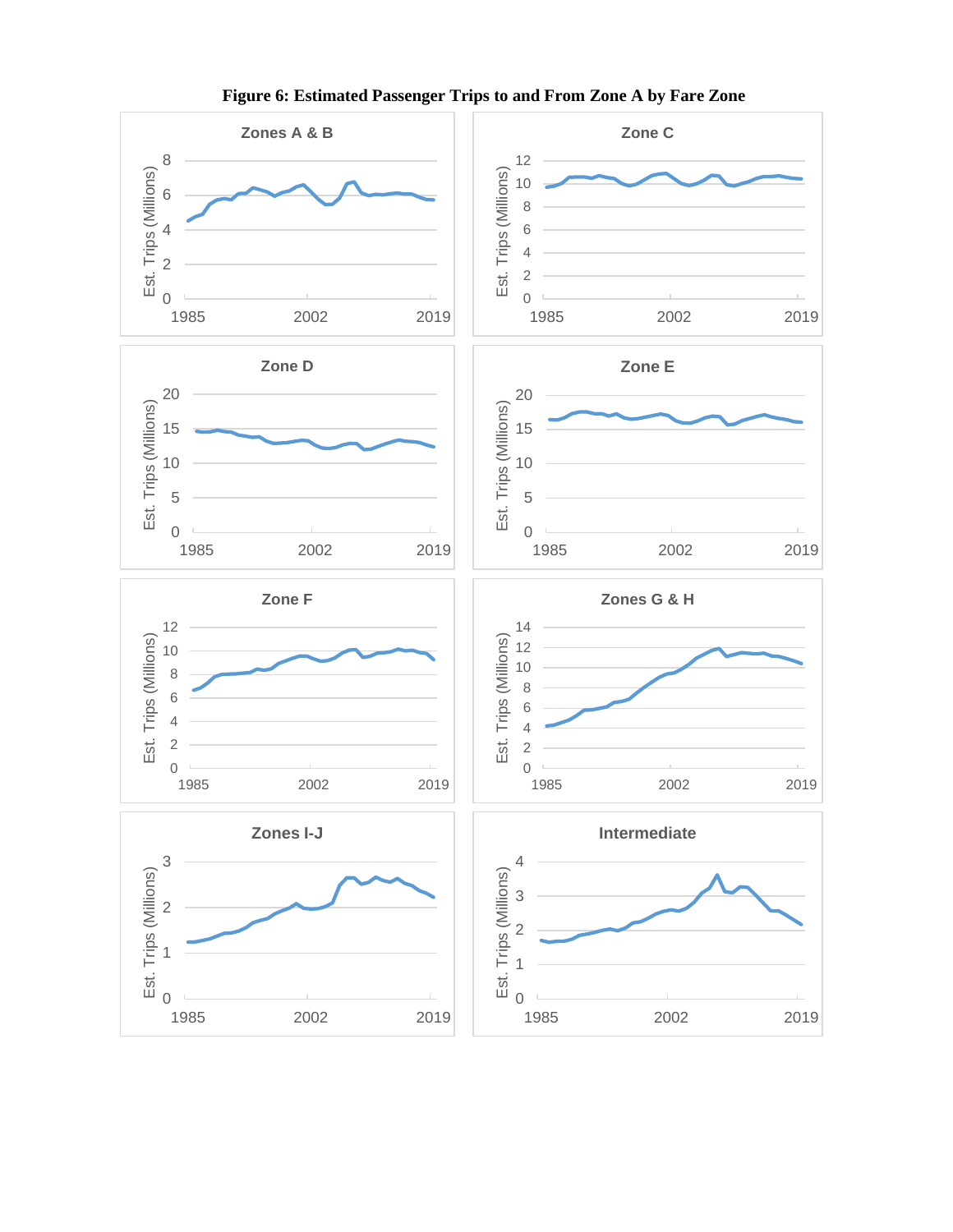## **Passenger Miles**

Each year, Metra calculates the number of passenger miles traveled and the average trip length by line. The total number of passenger miles decreased by 3.1 percent in 2019 when compared to 2018. Average trip length decreased by 0.1 miles to 22.3 miles in 2019 compared to 2018.





\*Free RTA Ride Free Permit rides are not included.

## **Passenger Loads by Service Period**

Peak period/peak direction remained Metra's largest market, accounting for about 76 percent of weekday trips. Figure 8 shows average daily passenger loads by service period for the last five years. All service periods except for Saturday were slightly down when compared to five years ago.



**Figure 8: Average Daily Passenger Loads by Period**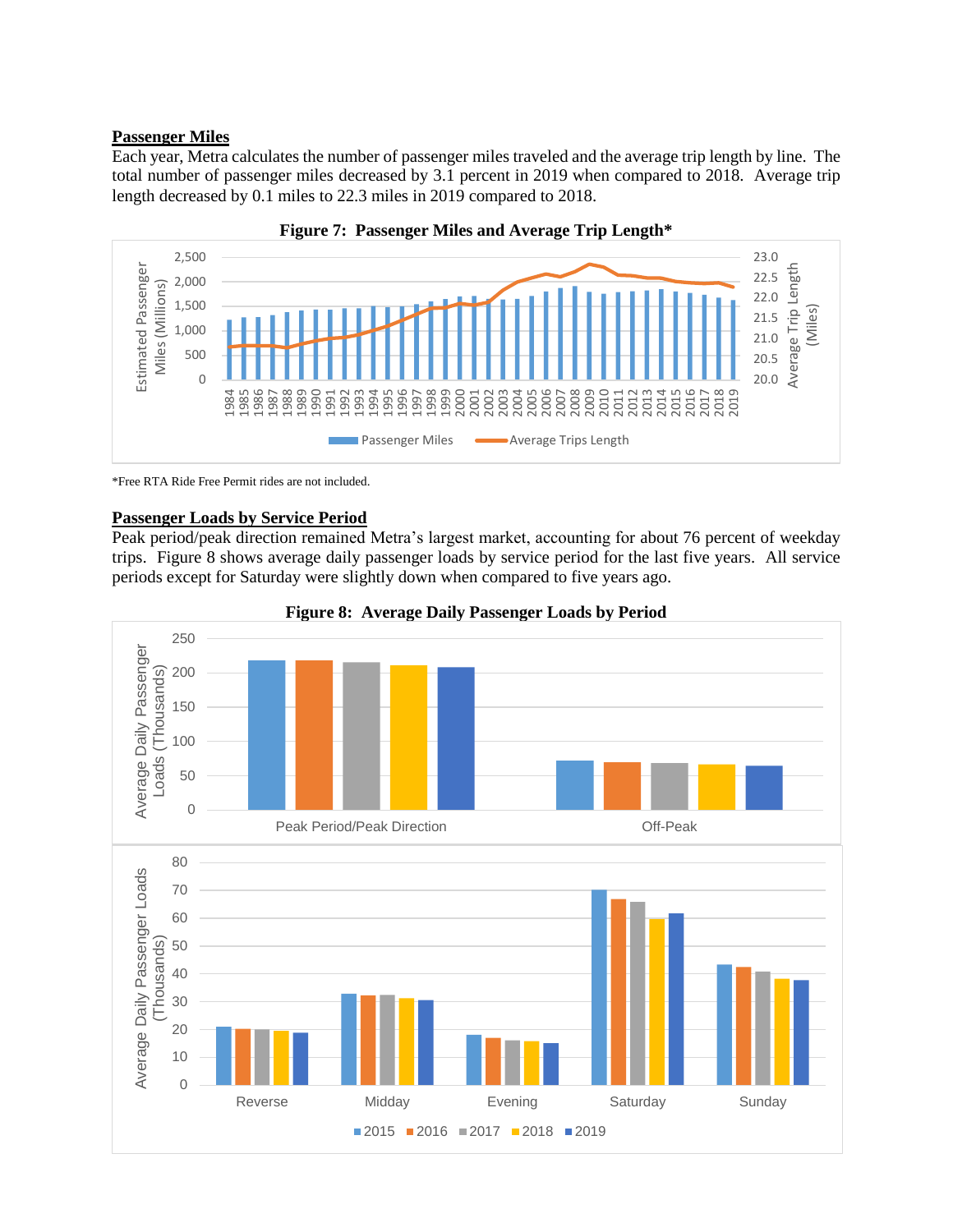

**Figure 9: Passenger Loads by Service Period (3 Month Rolling Average)**

Figure 9 shows a rolling three-month average of daily passenger loads by service period since 1984.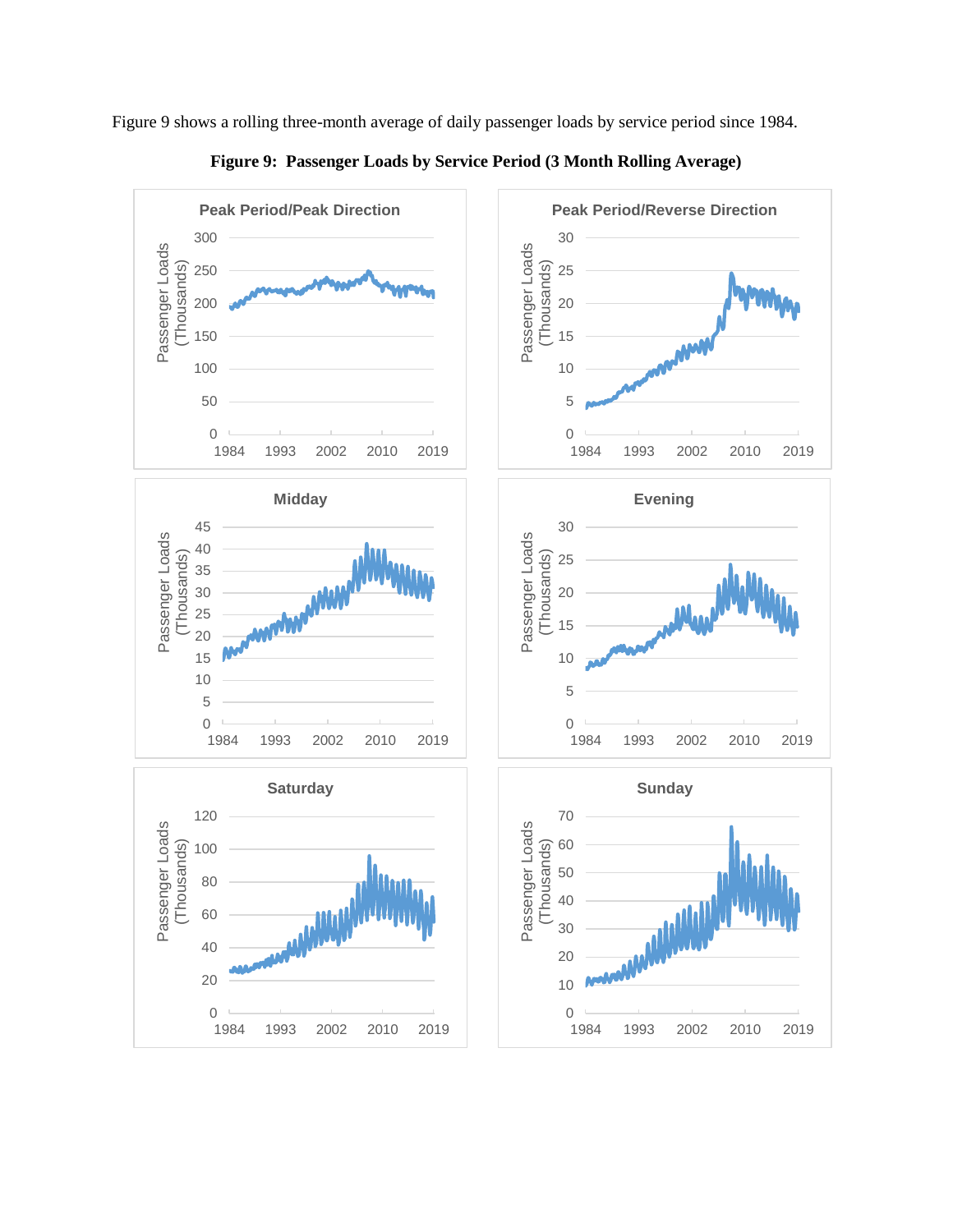#### **RTA Ride Free Program**

Senate Bill 1920 was signed into law in September 2008 granting free trips to riders with an issued Circuit Permit as part of the new People with Disabilities Ride Free Program. The legislation required free trips on fixed-route and regularly scheduled transit in the RTA's service region be made available to any Illinois resident who enrolled as a person with a disability in the Illinois Circuit Breaker Program. The People with Disabilities Ride Free Program officially began on October 24, 2008. As of September 6, 2011, the number of Circuit-Permit trips also included the low-income seniors who qualified for the program. Effective January 1, 2013, the state changed the name of the Circuit Breaker Program to the Benefit Access Program. The program is now referred to as the RTA Ride Free Program. This program grew rapidly from 2,431 trips in 2008 to over 1 million passenger trips in 2013 and 2014. In 2014, the rate of growth slowed; and in 2019 the number of free trips provided under this program was 2.8 percent lower than 2018.

| Month        | 2008  | 2009    | 2010    | 2011    | 2012    | 2013      | 2014      | 2015      | 2016    | 2017    | 2018    | 2019    |
|--------------|-------|---------|---------|---------|---------|-----------|-----------|-----------|---------|---------|---------|---------|
| Jan          |       | 1,280   | 25,617  | 40,109  | 69,123  | 76,802    | 73,543    | 81,935    | 76,784  | 72,726  | 68,638  | 62,843  |
| Feb          |       | 1,228   | 27,086  | 38,444  | 70,491  | 73,179    | 73,647    | 75,558    | 77,078  | 73,158  | 63,698  | 59,480  |
| Mar          |       | 4,645   | 30,888  | 52,742  | 78,307  | 78,710    | 84,896    | 90,857    | 85,954  | 80,628  | 72,687  | 70,922  |
| Apr          |       | 10,594  | 38,244  | 50,594  | 76,694  | 84,089    | 90,296    | 87,468    | 81,123  | 75,719  | 71,983  | 73,569  |
| May          |       | 13,755  | 39,701  | 54,803  | 78,507  | 88,367    | 92,746    | 88,753    | 85,310  | 84,406  | 79,182  | 76,584  |
| Jun          |       | 19,380  | 45,689  | 54,159  | 81,498  | 90,828    | 94,934    | 94,928    | 89,288  | 84,381  | 75,265  | 73,139  |
| Jul          |       | 22,444  | 48,446  | 56,404  | 79,551  | 96,166    | 99,638    | 97,624    | 86,783  | 81,781  | 79,722  | 76,954  |
| Aug          |       | 25,718  | 49,861  | 67,873  | 86,543  | 95,616    | 97,153    | 92,221    | 89,663  | 89,173  | 80,810  | 77,252  |
| Sep          |       | 27,273  | 48,334  | 86,219  | 83,034  | 90,054    | 97,329    | 86,895    | 83,539  | 78,708  | 72,603  | 73,600  |
| Oct          | 88    | 30,387  | 51,927  | 86,297  | 90,053  | 94,499    | 105,618   | 95,121    | 83,510  | 82,745  | 80,818  | 78,962  |
| Nov          | 474   | 28,796  | 46,085  | 73,961  | 81.871  | 85,149    | 84,953    | 83,191    | 79.896  | 73,628  | 70,598  | 67,948  |
| Dec          | 1,869 | 27,800  | 41,654  | 73,917  | 74,816  | 80,425    | 90,641    | 81,141    | 74,675  | 69,206  | 66,286  | 66,095  |
| <b>Total</b> | 2,431 | 213,300 | 493,532 | 735,522 | 950,488 | 1,033,884 | 1,085,394 | 1,055,692 | 993,603 | 946,259 | 882,290 | 857,348 |

**Table 4: RTA Ride Free Permit Trips (2008-2019)**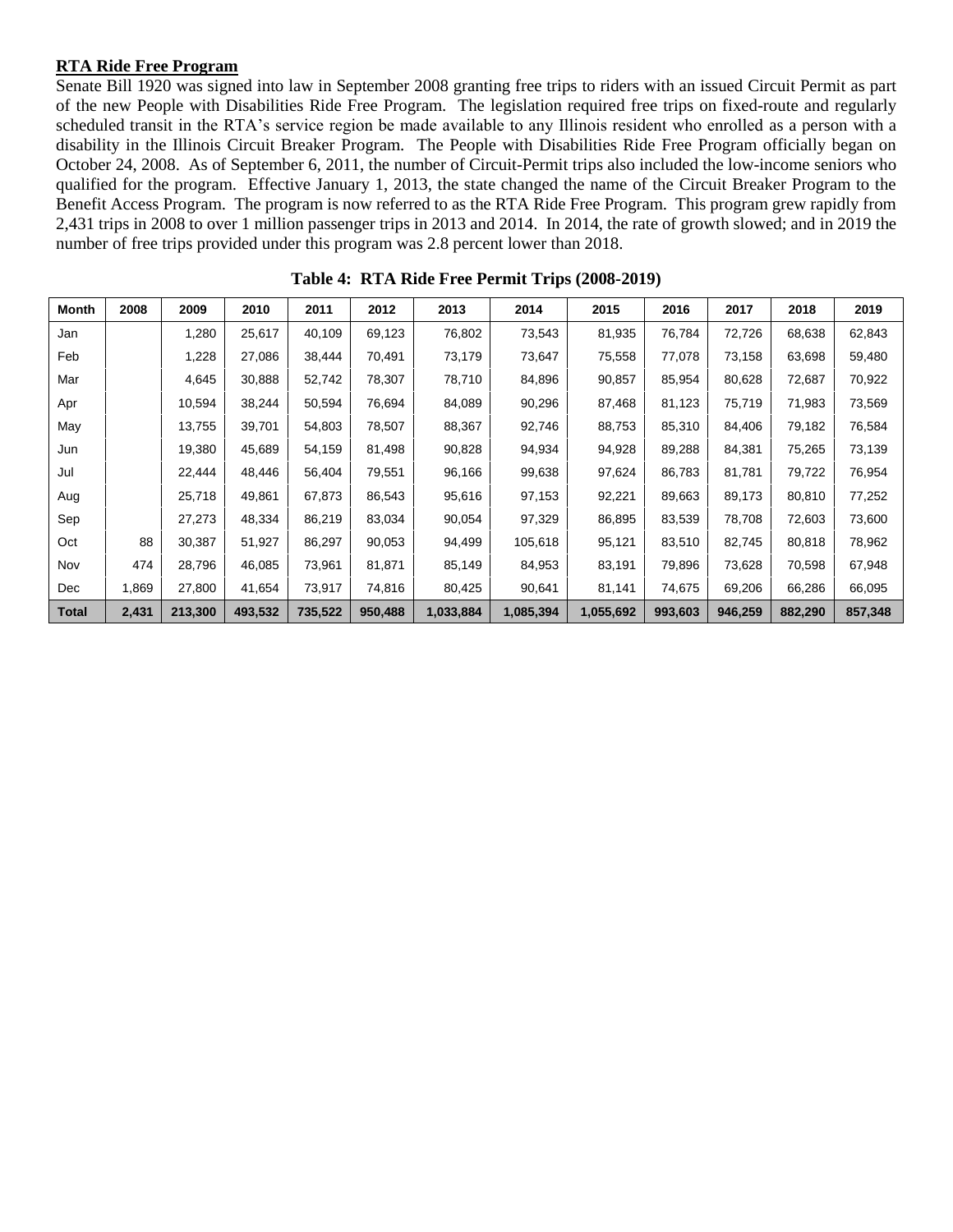## **Police Officer and Firefighter Free Rides**

Chicago-area uniformed police officers from any municipality, including sheriff's deputies, bailiffs, corrections officers, and Chicago firefighters are allowed free transportation on Metra. These free trips are not reimbursed by the State of Illinois. Conductors began recording the number of free trips taken by these uniformed police officers and firefighters as of April 2012. The number has increased by 1.8 percent from 2018 to 2019.

| Line                   | 2012   | 2013   | 2014   | 2015   | 2016   | 2017   | 2018   | 2019   |
|------------------------|--------|--------|--------|--------|--------|--------|--------|--------|
| <b>BNSF</b>            | 7,830  | 14,066 | 15,753 | 12,235 | 11,363 | 9,450  | 8,677  | 8,570  |
| ME                     | 11,559 | 21,836 | 19,023 | 19,183 | 17,212 | 14,705 | 13,627 | 11,474 |
| HC                     | 1,392  | 1,346  | 971    | 760    | 544    | 600    | 918    | 1,055  |
| MD-N                   | 2,138  | 1,229  | 1,365  | 1,608  | 1,137  | 1,123  | 716    | 633    |
| MD-W                   | 3,690  | 4,590  | 3,776  | 2,936  | 2,481  | 2,576  | 2,175  | 2,108  |
| <b>NCS</b>             | 520    | 316    | 182    | 154    | 272    | 243    | 177    | 237    |
| RI                     | 16,593 | 20,727 | 17,438 | 17,420 | 18,109 | 19,174 | 19,100 | 22,680 |
| SWS                    | 943    | 1,021  | 1,243  | 2,631  | 2,832  | 4,058  | 5,886  | 5,498  |
| UP-N                   | 88     | 302    | 300    | 73     | 103    | 149    | 16     | 19     |
| UP-NW                  | 90     | 199    | 309    | 121    | 91     | 129    | 40     | 12     |
| UP-W                   | 83     | 182    | 143    | 94     | 135    | 346    | 22     | 4      |
| Annual<br><b>Total</b> | 44,926 | 65,814 | 60,503 | 57,215 | 54,279 | 52,553 | 51,354 | 52,290 |

**Table 5: Total Police Officers and Firefighters in Uniform Riding Free**

## **Reduced Fare Trips**

In collaboration with the Regional Transportation Authority's Reduced Fare Permit Program, Metra allows qualified users to ride Metra at a reduced rate. The following types of users are eligible to receive a reduced-fare permit through the RTA's Reduced Fare Permit Program. Metra is eligible for reimbursement of the lost revenue by the Illinois Department of Transportation.

- All senior citizens who are within three weeks of their  $65<sup>th</sup>$  birthday or older
- Medicare card recipients receiving Social Security benefits
- People with disabilities who receive Social Security benefits
- Veterans with disabilities who receive Service-connected disability benefits
- People with disabilities whose doctors validate their disability
- Full-time students enrolled in an accredited grade school or high school with a valid letter of certification from their school (on school stationery) or a valid school I.D. bearing the student's name, school name and authorized signature.

Metra also offers reduced-fare tickets to children ages 7 to 11 (saves 50 percent over one-way fares) and to U.S. military personnel (may purchase one-way or ten-ride tickets at a reduced fare provided they present proper military identification indicating they are on active duty). Prior to the fare change effective February 1, 2012, young adults (ages 12-17) were eligible for reduced fares on weekends and holidays. Table 6 shows all reduced-fare passenger trips (eligible and ineligible for reimbursement) by year for 2007 through 2017. In 2008, state legislation required Metra to provide free rides to seniors under the Seniors Ride Free Program. This caused a -39.9 percent drop in the number of reduced fare passenger trips in that year. This decision was reversed in September 2011 and the use of the reduced fare tickets surged 50.2 percent.

There were an estimated 3.7 million reduced fare passenger trips in 2019, a 4.0 percent decrease compared to 2018.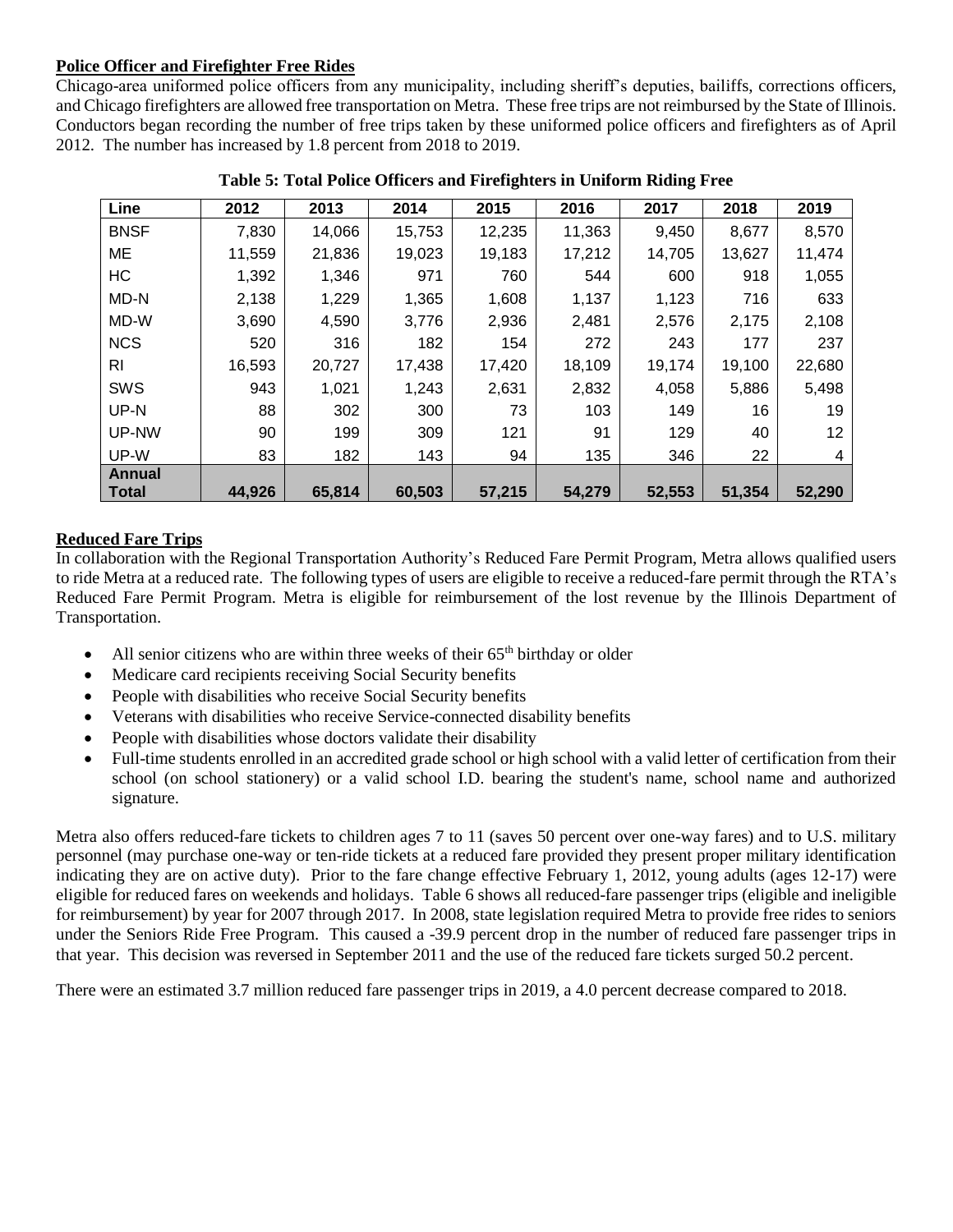| Year | Estimated<br>Passenger<br>Trips | Change   |
|------|---------------------------------|----------|
| 2007 | 3.033.277                       |          |
| 2008 | 1,822,246                       | $-39.9%$ |
| 2009 | 1,423,241                       | $-21.9%$ |
| 2010 | 1,565,633                       | 10.0%    |
| 2011 | 2,352,122                       | 50.2%    |
| 2012 | 3,736,638                       | 58.9%    |
| 2013 | 3.677.516                       | $-1.6%$  |
| 2014 | 3,591,620                       | $-2.3%$  |
| 2015 | 3,649,846                       | 1.6%     |
| 2016 | 3,809,102                       | $4.4\%$  |
| 2017 | 3.835.018                       | $0.7\%$  |
| 2018 | 3,741,955                       | $-1.8%$  |
| 2019 | 3,681,511                       | $-4.0%$  |

**Table 6: Reduced Fare Passenger Trips by Year\***

\*Includes all eligible and ineligible reduced-fare rides for reimbursement and does not include conductor or group sales

| Table 7 shows total free trips and all reduced fare passenger trips by month. |  |  |
|-------------------------------------------------------------------------------|--|--|
|                                                                               |  |  |

|              | Table 7: Estimated Reduced Fare Passenger Trips by Month |                |           |         |                |           |  |  |
|--------------|----------------------------------------------------------|----------------|-----------|---------|----------------|-----------|--|--|
|              |                                                          | 2018           |           |         | 2019           |           |  |  |
|              | Free                                                     | <b>Reduced</b> | Total     | Free    | <b>Reduced</b> | Total     |  |  |
| Jan          | 68,638                                                   | 341,001        | 409,639   | 62,843  | 272,629        | 335,472   |  |  |
| Feb          | 63,698                                                   | 252,859        | 316,557   | 59,480  | 263,668        | 323,148   |  |  |
| Mar          | 72,687                                                   | 307,601        | 380,288   | 70,922  | 305,870        | 376,792   |  |  |
| Apr          | 71,983                                                   | 294,963        | 366,946   | 73,569  | 295,595        | 369,164   |  |  |
| May          | 79,182                                                   | 316,185        | 395,367   | 76,584  | 316,302        | 392,886   |  |  |
| Jun          | 75,265                                                   | 324,778        | 400,043   | 73,139  | 319,483        | 392,622   |  |  |
| Jul          | 79,722                                                   | 334,899        | 414,621   | 76,954  | 334,016        | 410,970   |  |  |
| Aug          | 80,810                                                   | 327,919        | 408,729   | 77,252  | 322,673        | 399,925   |  |  |
| Sep          | 72,603                                                   | 309,112        | 381,715   | 73,600  | 314,651        | 388,251   |  |  |
| Oct          | 80,818                                                   | 339,393        | 420,211   | 78,962  | 332,563        | 411,525   |  |  |
| Nov          | 70,598                                                   | 310,091        | 380,689   | 67,948  | 306,764        | 374,712   |  |  |
| Dec          | 66,286                                                   | 283,154        | 349,440   | 66,095  | 297,297        | 363,392   |  |  |
| <b>Total</b> | 882,290                                                  | 3,741,955      | 4,624,245 | 857,348 | 3,681,511      | 4,538,859 |  |  |

## **Table 7: Estimated Reduced Fare Passenger Trips by Month**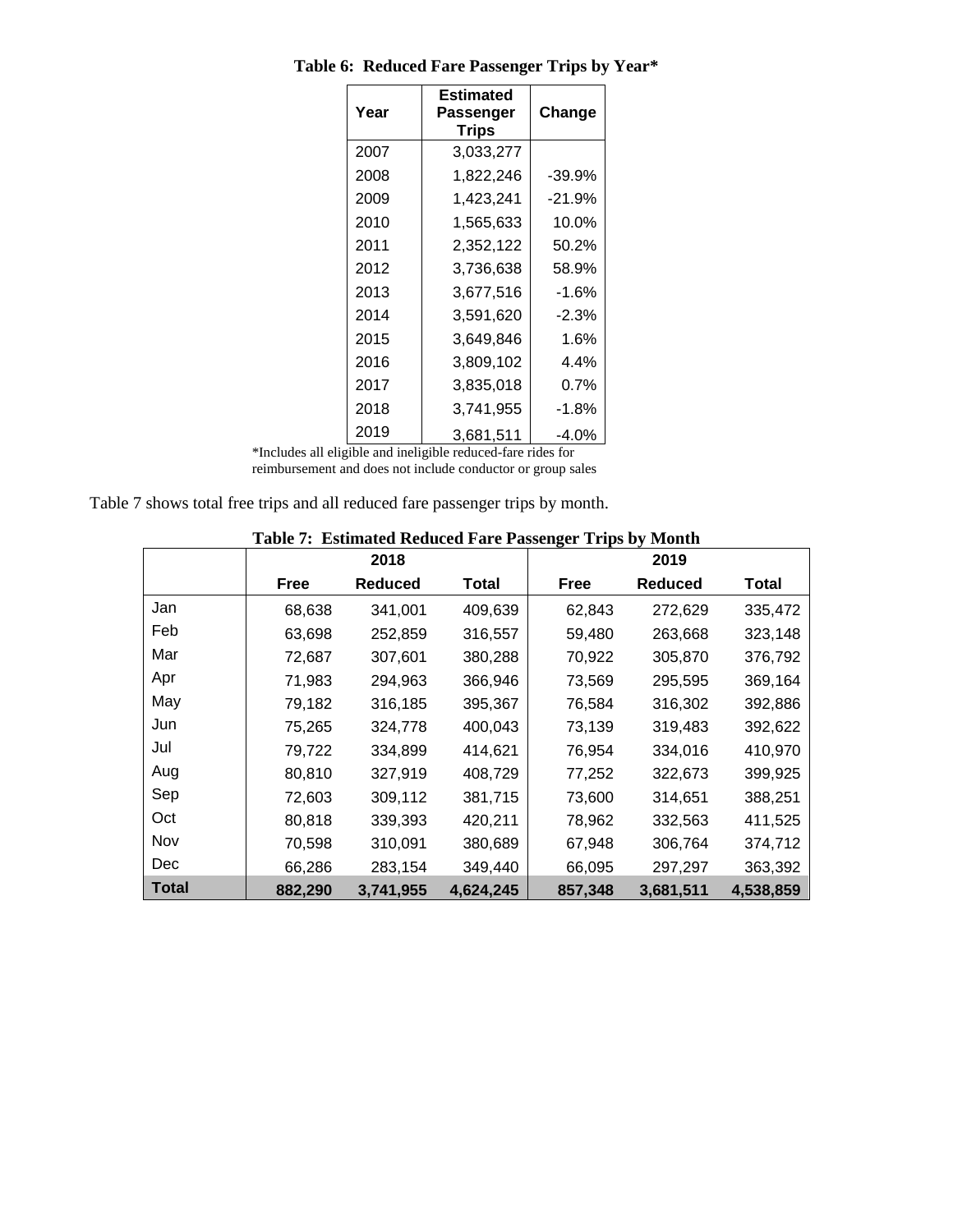#### **Accessible Equipment Usage**

Metra's trains became fully accessible in April 1998, providing at least one accessible car per train consistent with the Americans with Disabilities Act (ADA). On a typical weekday, over 95 percent of boardings occur at fully or partially accessible stations. In 2019, Metra provided approximately 35,000 passenger trips that utilized ADA equipment. Figure 10 shows the annual number of passenger trips utilizing the accessible equipment since 1999.





## **Bikes on Trains Program**

Beginning in June 2005, Metra implemented the Bikes-on-Trains program, permitting a limited number of bicycles in each passenger car during weekday off-peak and weekend service periods. Since October 2014, bicycles have also been permitted on weekday inbound trains that arrive downtown before 6:30 a.m. and during special events at the discretion of the conductors. In 2019, Metra conductors reported about 180,000 bicycles brought onto Metra trains (see Figure 11).

Divvy bikeshare stations were first installed in downtown in June 2013. Since then, their use has continued to climb and docking stations were installed in Evanston in 2016. The valet docking service provided by Divvy at Union Station and Ogilvie Transportation Center suggests the growing demand for bicycles on Metra has been partially met by bikeshare. Increasing availability of e-scooters and e-skateboards may also be helping to meet last-mile demands.



#### **Figure 11: Bikes on Trains Program Usage**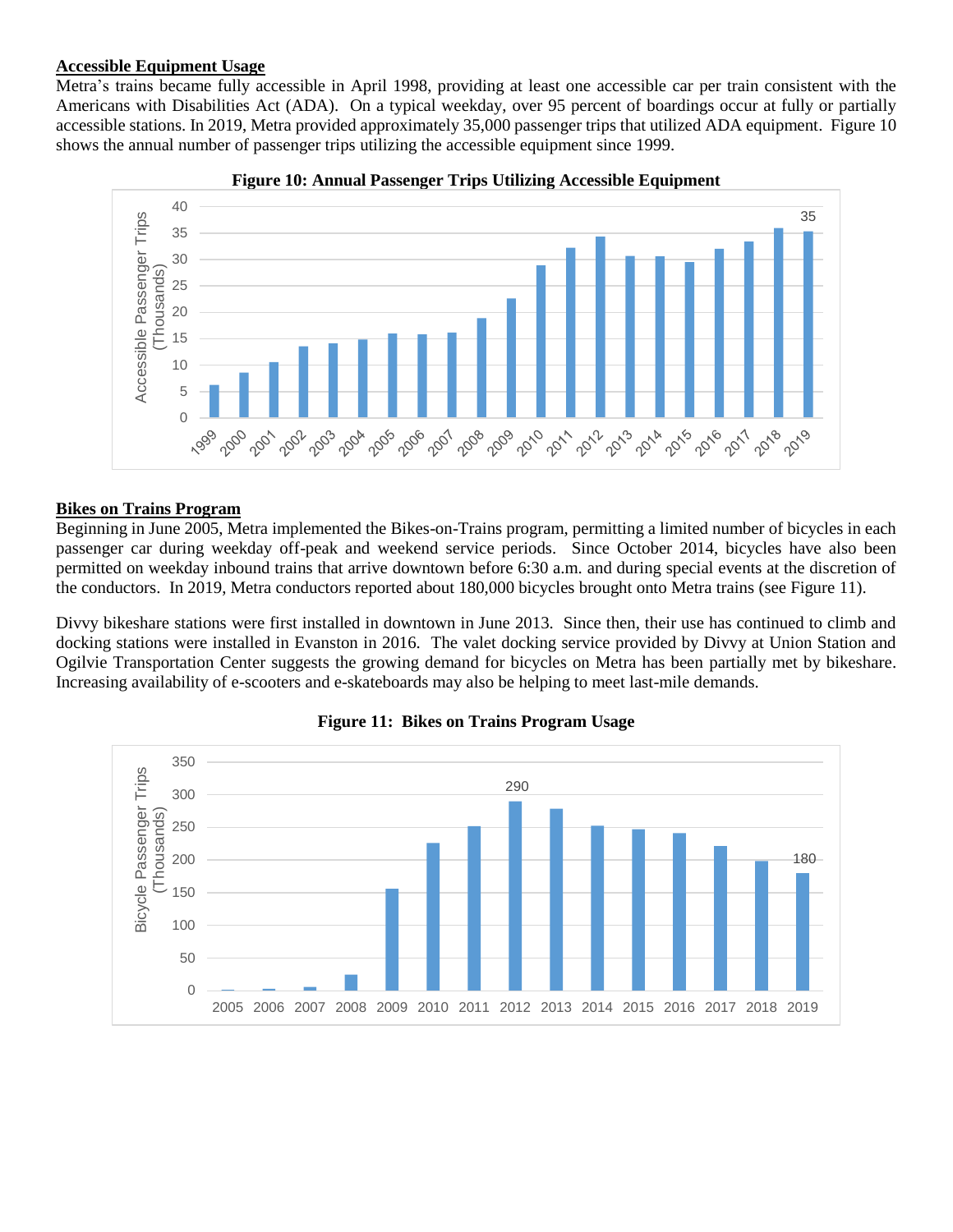## **III. 2019 RIDERSHIP INFLUENCES**

Metra provided about 74.0 million passenger trips in 2019, a 2.7 percent decrease compared to 2018. Many factors contribute to year-over-year ridership changes. Some of these factors are under Metra's control (fare and service changes) while others are not (changes in employment and fuel prices).

## **Winter Weather**

Metra ridership is generally impacted during times of severe winter weather as commuters choose whether or not to ride Metra depending on driving conditions and/or school closures. Table 8 shows total snowfall by month for the past five winter seasons (Nov-Mar). January 2019 had 6 days with below zero temperatures due to a polar vortex event. Service on the Metra Electric Line (ME) was suspended Jan 30 to Feb 2 following a Canadian National freight train derailment and ice damage. The ME operated on a modified schedule Feb 3 to 10 while repairs were completed. Service was suspended again after a second ice storm on February 12.

| <b>Season</b>      | <b>Nov</b> | <b>Dec</b> | Jan  | Feb  | Mar | Nov-Mar | <b>Difference from</b><br>30-year Average |
|--------------------|------------|------------|------|------|-----|---------|-------------------------------------------|
| 2014-15            | 2.8        | 0          | 13.9 | 26.8 | 7.1 | 50.6    | 13.0                                      |
| 2015-16            | 11.2       | 4.5        | 6.3  | 5.5  | 2.6 | 30.1    | $-7.5$                                    |
| 2016-17            | 0          | 17.7       | 0.6  | 0    | 7.8 | 26.1    | $-11.5$                                   |
| 2017-18            | 0.1        | 5.3        | 0.9  | 4.3  | 1.3 | 11.9    | $-25.7$                                   |
| 2018-19            | 2.2        | 2.5        | 18.2 | 9    | 0.3 | 32.2    | $-5.4$                                    |
| 2019-20            | 3.7        | 2          |      |      |     |         |                                           |
| 30-year<br>Average | 1.3        | 8.5        | 11.4 | 10.0 | 5.3 | 37.6    |                                           |

|  | <b>Table 8: Chicago Snowfall (inches)</b> |  |
|--|-------------------------------------------|--|
|  |                                           |  |

Figure 12, shows that high snow accumulations and cold temperatures contributed to lower ridership in February 2015, December 2016, December 2017, and January 2019.



**Figure 12: Monthly Ridership, Inches of Snow, and Days <0 Deg. Fahrenheit**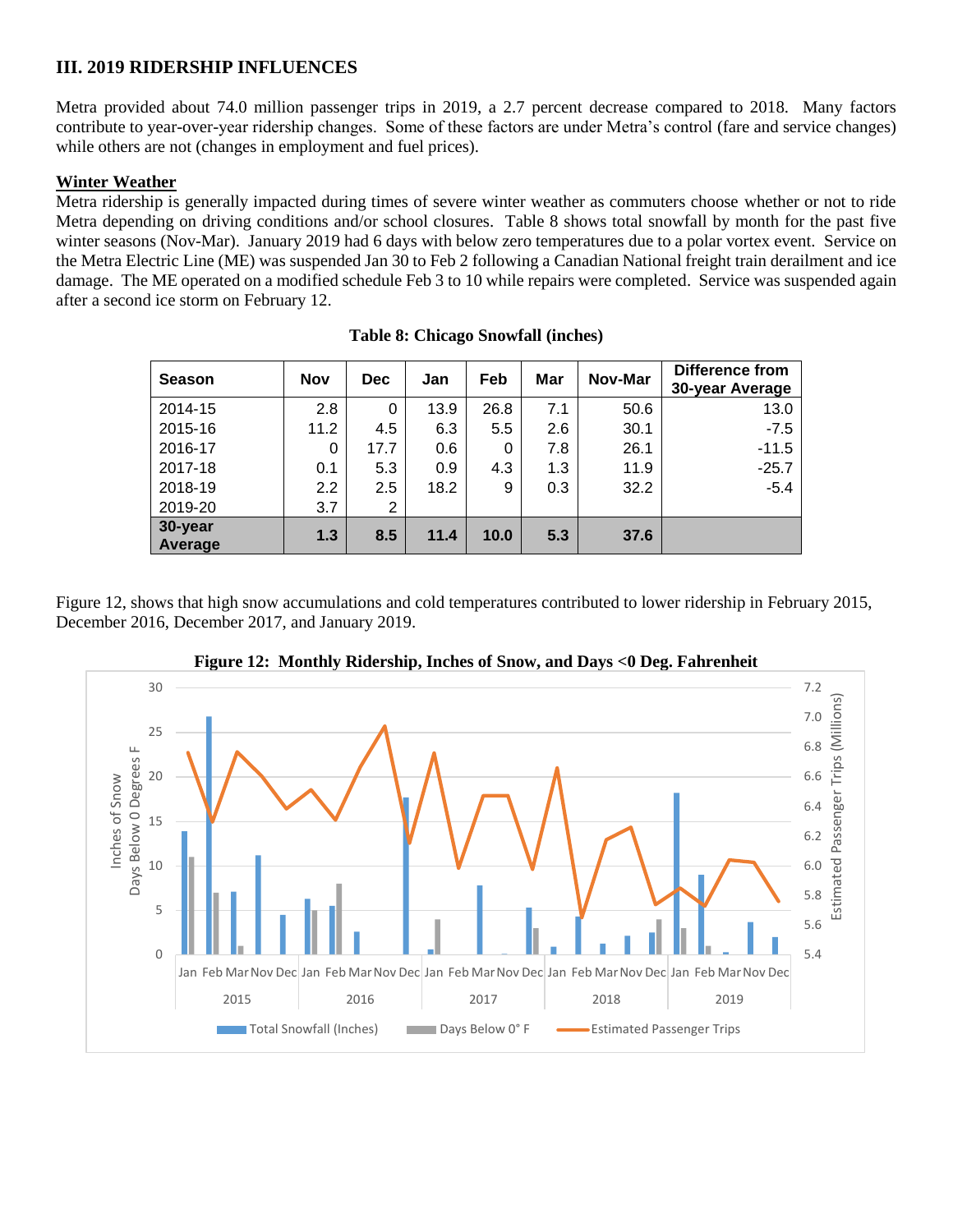#### **On-Time Performance**

The on-time performance of the system is the percentage of scheduled trains that arrived on-time each month. Metra considers a train late if it arrives six minutes or more after its scheduled arrival at its last stop. Metra system reliability over the past several years has tracked at a very high level, usually exceeding 95 percent on-time performance in any given month. Metra met its on-time performance goal in 8 of 12 months in 2019. Figure 13 shows the effects of heavy snowfall and frigid temperatures in 2015-2019.



**Figure 13: The Impacts of Severe Winter Weather on On-Time Performance**

In 2019, on-time performance averaged 94.6 percent, which is the lowest annual average since 2014. In Figure 14, 2011 and 2014 are highlighted to indicate the impact of the Groundhog Day Blizzard and Polar Vortex, respectively.



**Figure 14: Annual On-Time Performance**

Metra's on-time performance in 2019 was adversely affected by significant increases in the number of delays due to signal/switch failures, interference from freight trains, and weather. A total of 2,112 trains were delayed due to signal/switch failures which is an increase of 21% since 2018. A total of 1,084 trains were delayed due to interference from freight trains which is a decrease of 40% since 2018. A total of 1,676 trains were delayed due to weather-related issues which is an increase of 59% since 2018. For the year, Metra missed its 95% on-time performance goal with an annual percentage of 94.6%. Metra achieved its on-time performance goal 8 out of the 12 months of the year, with a low of 88.2% in February.

## **Employment**

Since approximately 90% of passenger trips taken on Metra are for work, the health of the regional economy, especially in terms of employment levels, greatly influences Metra ridership (see Figure 15). Regional employment has generally grown since 1990. The economic downturn following the September  $11<sup>th</sup>$  attacks and the 2007 to 2009 economic recession (affecting 2008 through 2010 employment averages) are the exceptions. Average regional employment for 2019 was 0.4%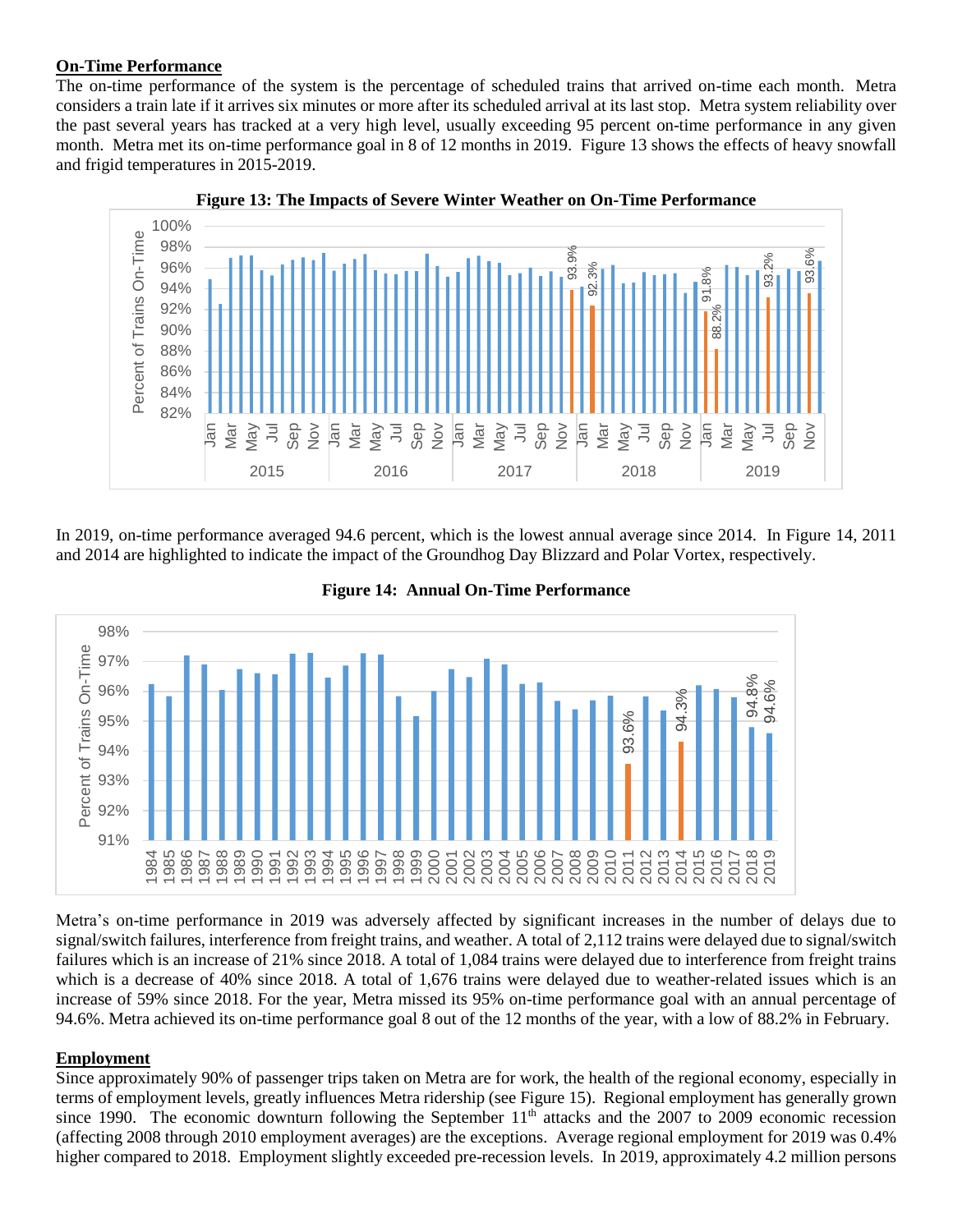were employed in the Chicago region. This is the highest regional employment in Metra history. The US federal government was partially shut down from December 22, 2018 to January 25, 2019, reducing passenger trips in that time period.





Source: Illinois Department of Economic Security. Includes employees covered under the State's Unemployment Insurance Act. Includes employment figures for Cook, DuPage, Kane, Lake, McHenry and Will County. Government workers are not included in these estimates.

Figure 16 shows regional employment by month for 2015 through 2019. In 2019, regional employment grew in 6 of 12 months. Gains in January, April, June, July, August, and September were large enough to offset losses in other months.



**Figure 16: Regional Employment by Month**

Source: Illinois Department of Economic Security. Includes employees covered under the State's Unemployment Insurance Act. Government workers are not included.

## **Employment in Downtown Chicago**

As all of Metra's terminals are located in downtown Chicago, changes in downtown employment influence ridership more than regional trends. The Illinois Department of Economic Security publishes employment statistics by ZIP code in the Chicago region each year for the month of March. In March of 2019, non-government employment in the ZIP codes that make up downtown was 619,991, up 1.2% from 612,914 in 2018. For the fifth consecutive year, this is the highest amount recorded since these statistics have been calculated.

The ZIP codes for the Loop, West Loop, North Michigan/River North, Far West/South Loop areas are shown in Figure 17. The Loop & West Loop is bordered by Halsted Street in the west, Lake Michigan in the east, Van Buren Street in the south, and the Chicago River in the north. The Far West/South Loop is from Ashland Avenue in the west to Halsted Street and then Lake Michigan between 16<sup>th</sup> Street and Van Buren Street. North Michigan/River North is from Halsted Street in the west to Lake Michigan in the east between the Chicago River and Kinzie Street in the south and North Avenue in the north.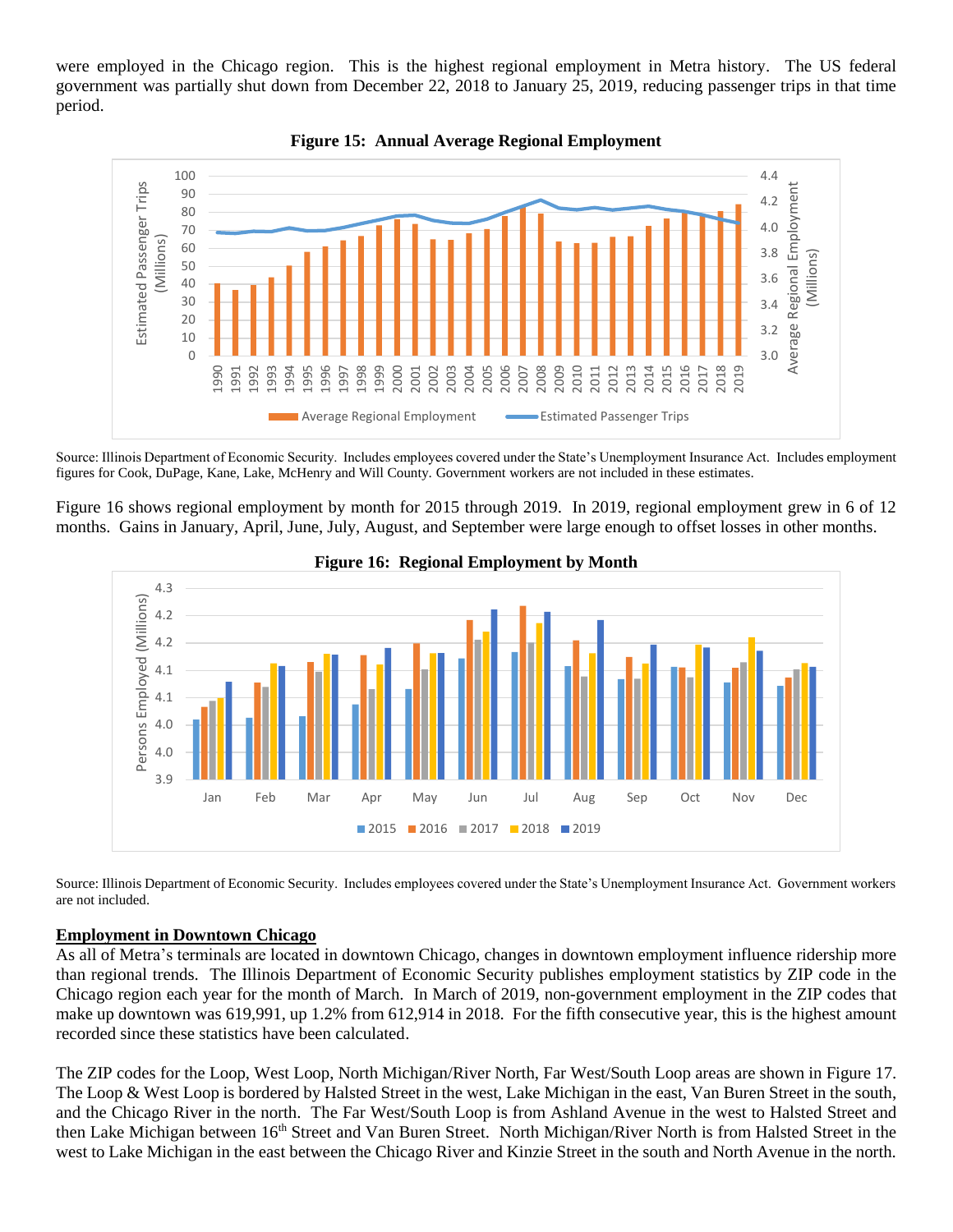

**Figure 17: Downtown Chicago Employment Zones by ZIP Code**

Employment was higher in 2019 than 2018 in all three downtown employment zones (See Figure 18). Downtown as a whole had 7,077 more jobs in 2019 than 2018. The Loop & West Loop gained 3,476 jobs, the North Michigan/River North area gained 2,964 jobs, and the Far West/South Loop gained 637 jobs.



**Figure 18: Downtown Chicago Employment by Downtown Employment Zone**

Source: Illinois Department of Economic Security. Includes employees covered under the State's Unemployment Insurance Act. Government workers are not included**.**

The percentage of regional jobs located in downtown grew from a low of 14.5 percent in 2005 to 17.2 percent in 2019. This is the highest percentage recorded since 1991 (16.5 percent) continuing a trend that began in 2011 (see Figure 19).



## **Figure 19: Downtown Share of Regional Employment**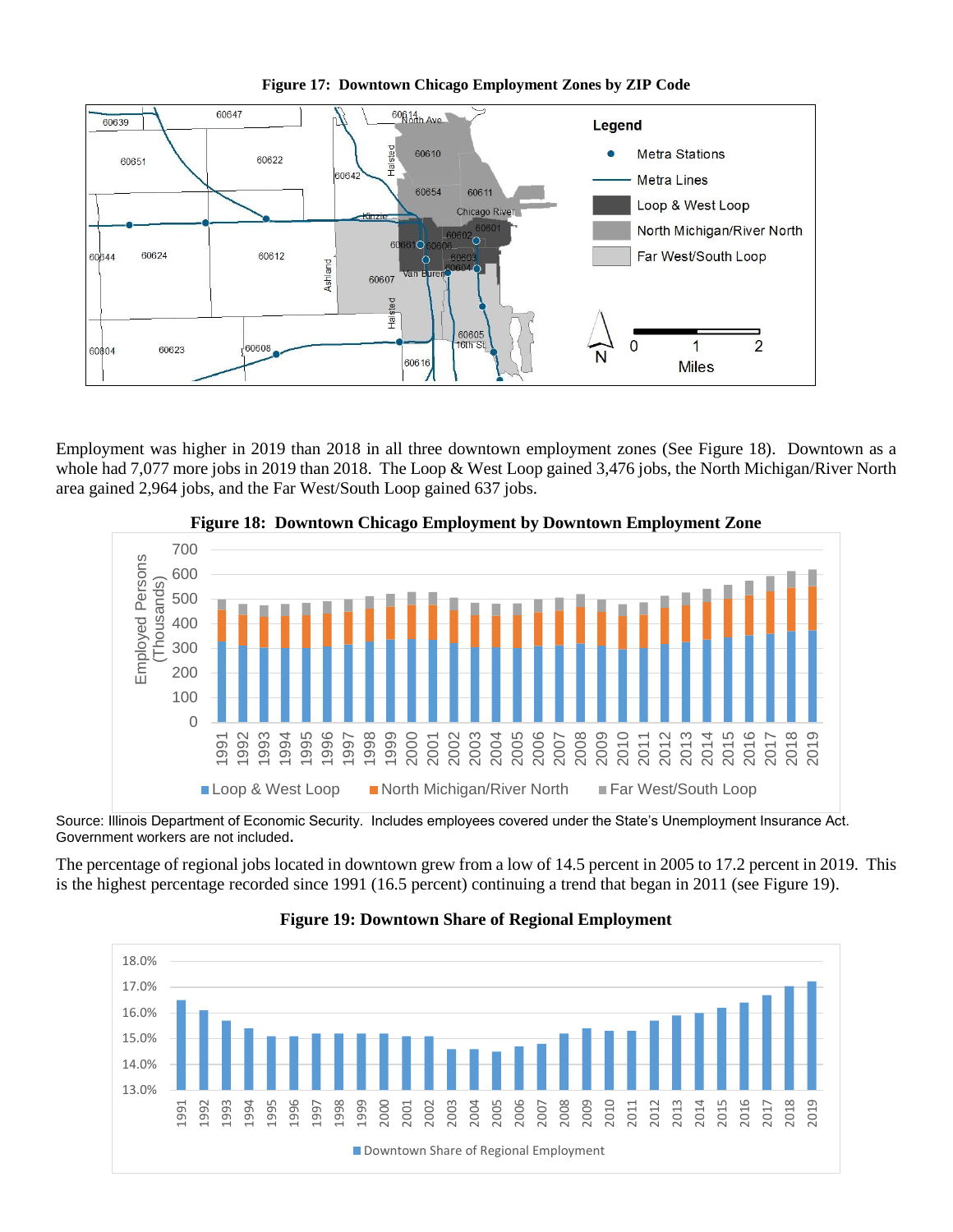Approximately 96% of Metra's morning peak passenger trips are destined for the six stations located downtown (Union Station, Ogilvie Transportation Center, LaSalle Street, Museum Campus/11<sup>th</sup> St., Van Buren, and Millennium). Metra's peak-period/peak-direction (AM Peak inbound trains and PM Peak outbound trains) average weekday ridership has historically followed trends in non-government employment downtown. As employment downtown rose in the 1990s and dropped between 2008 and 2010, passenger loads followed suit (see Figure 20). In the last few years, steady increases in the number of downtown jobs have occurred while ridership has decreased.





\*Note: Data for current year is preliminary and subject to change

The shift in the share of total employment towards downtown Chicago is evident in office occupancy rates (see Figure 21). Downtown Chicago office occupancy rates remained constant near 85.1 percent between the First Quarter of 2012 through the first half of 2013. Beginning in the Third Quarter of 2013, the occupancy rate began to climb. By the Fourth Quarter of 2016, the rate had gone up to 89 percent. Occupancy rates dropped slightly to 87.8 percent by the Fourth Quarter of 2017. Office occupancy rates outside of downtown were relatively unchanged in 2017 compared to 2016. The Fourth Quarter of 2016 was 81.3 percent and the Fourth Quarter of 2017 was 81.4 percent. In the Fourth Quarter of 2019, the downtown office occupancy rate was 86.2 percent, and the suburban rate was 80.4 percent. The difference between downtown and outside-of-downtown occupancy has been steady since the Second Quarter of 2008 (see Figure 21).



Source: CB Richard Ellis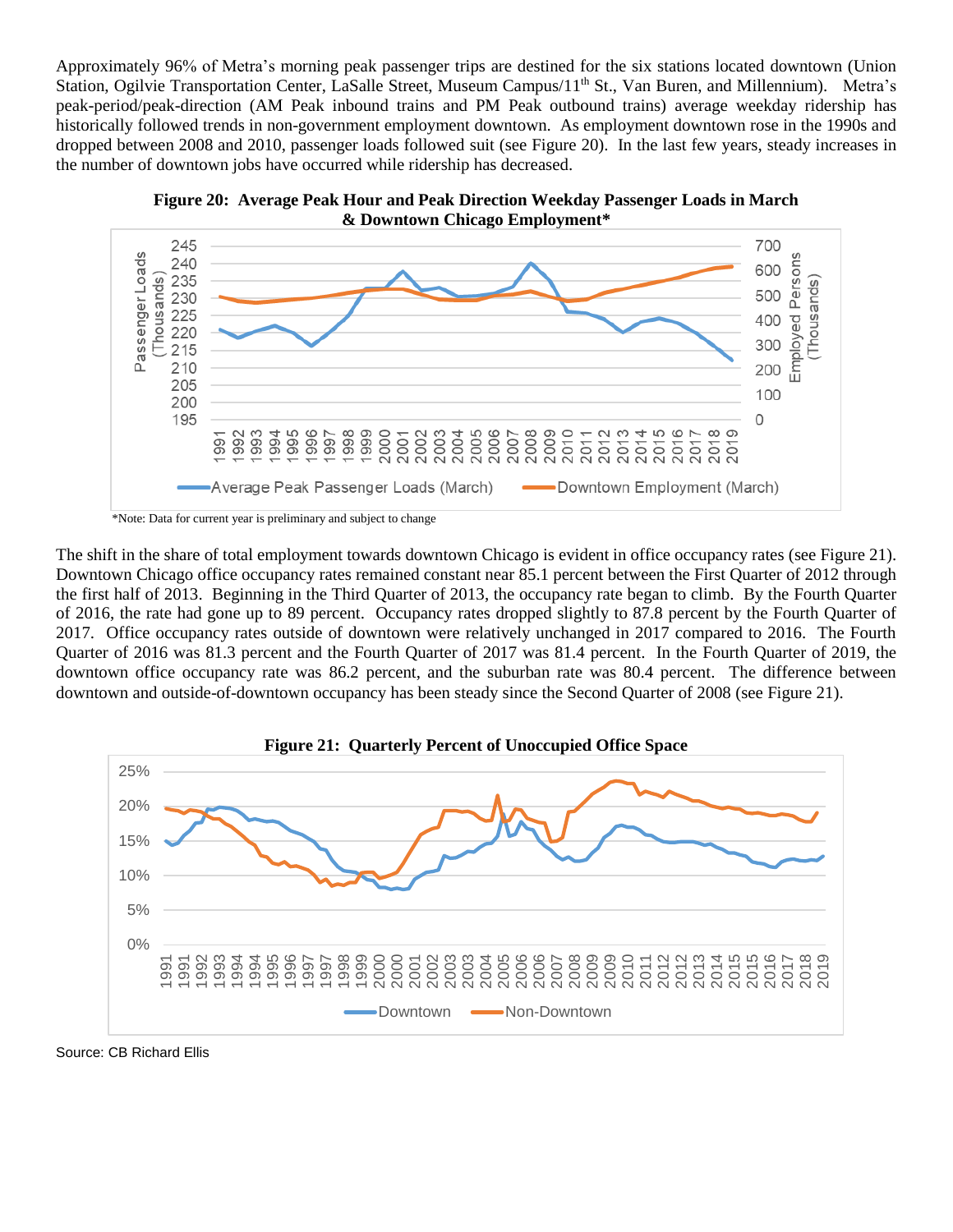## **Regional Population**

Total demand for transportation services can be broadly measured by population. Northeastern Illinois' regional population increased by 2.8 percent between 2000 and 2010, with Cook County decreasing in population and the collar counties steadily growing, as shown in Table 9. In the last eight years, Kane County has seen the highest percentage growth.

|                           | 2000      | 2010      | 2018 Est. | 00 vs.<br>10 | 10 vs.<br>18 | 2050<br><b>Projections</b> | % Change<br>(2010-2050) |
|---------------------------|-----------|-----------|-----------|--------------|--------------|----------------------------|-------------------------|
| Cook County               | 5,376,741 | 5,194,675 | 5,223,719 | $-3.4%$      | 0.6%         | 6,080,680                  | 17%                     |
| City of Chicago           | 2,896,016 | 2,695,598 | 2,718,555 | $-6.9%$      | 0.9%         | 3,113,476                  | 16%                     |
| Other                     | 2,480,725 | 2,499,077 | 2,505,164 | 0.7%         | 0.2%         | 2,967,204                  | 19%                     |
| DuPage County             | 904,161   | 916,924   | 931,743   | 1.4%         | 1.6%         | 1,081,213                  | 18%                     |
| <b>Kane County</b>        | 404,119   | 515,269   | 530,839   | 27.5%        | $3.0\%$      | 780,678                    | 52%                     |
| Lake County               | 644,356   | 703,462   | 703,619   | $9.2\%$      | $0.0\%$      | 882,584                    | 25%                     |
| <b>McHenry County</b>     | 260,077   | 308,760   | 307,789   | 18.7%        | $-0.3%$      | 473,471                    | 53%                     |
| <b>Will County</b>        | 502,266   | 677,560   | 688.697   | 34.9%        | 1.6%         | 1,056,213                  | 56%                     |
| <b>NE Illinois Region</b> | 8,091,720 | 8,316,650 | 8,386,406 | 2.8%         | 0.8%         | 10,354,839                 | 25%                     |
| <b>City Share</b>         | 35.80%    | 32.40%    | 32.4%     |              |              | 30.1%                      |                         |
| <b>Suburban Share</b>     | 64.20%    | 67.60%    | 67.6%     |              |              | 69.9%                      |                         |

**Table 9: Northeastern Illinois Regional Population Growth**

Source: U.S. Census Bureau; Projections from the Chicago Metropolitan Agency for Planning October 2018 Updates.

## **Automobile Operation Costs**

Congestion, highway tolls, parking rates, and the cost of automobile ownership and operation are factors that people consider as they choose to travel throughout the Chicago region. Metra ridership historically trended along with the average gasoline price as reported by the Bureau of Labor Statistics for Regular Gasoline sold in the greater Chicago-Naperville-Elgin region (see Figure 22). The average annual gas price in 2019 (\$2.73 per gallon) was \$0.04 lower than in 2018 (\$2.77 per gallon).





At the beginning of the decade, gas prices fluctuated between \$3.50 and \$4.00 per gallon. In 2014, a dramatic drop in gas prices at the end of the year did not lead to a corresponding drop in Metra ridership. In 2015 and 2016, lower ridership appears to correlate with sustained lower gas prices. In July 2019 the State of Illinois raised the gas tax to 38 cents per gallon. Effective January 1, 2020, the State of Illinois implemented a Parking Excise Tax of 9 percent on monthly or annual spaces, and 6 percent on hourly, daily, and weekly spaces.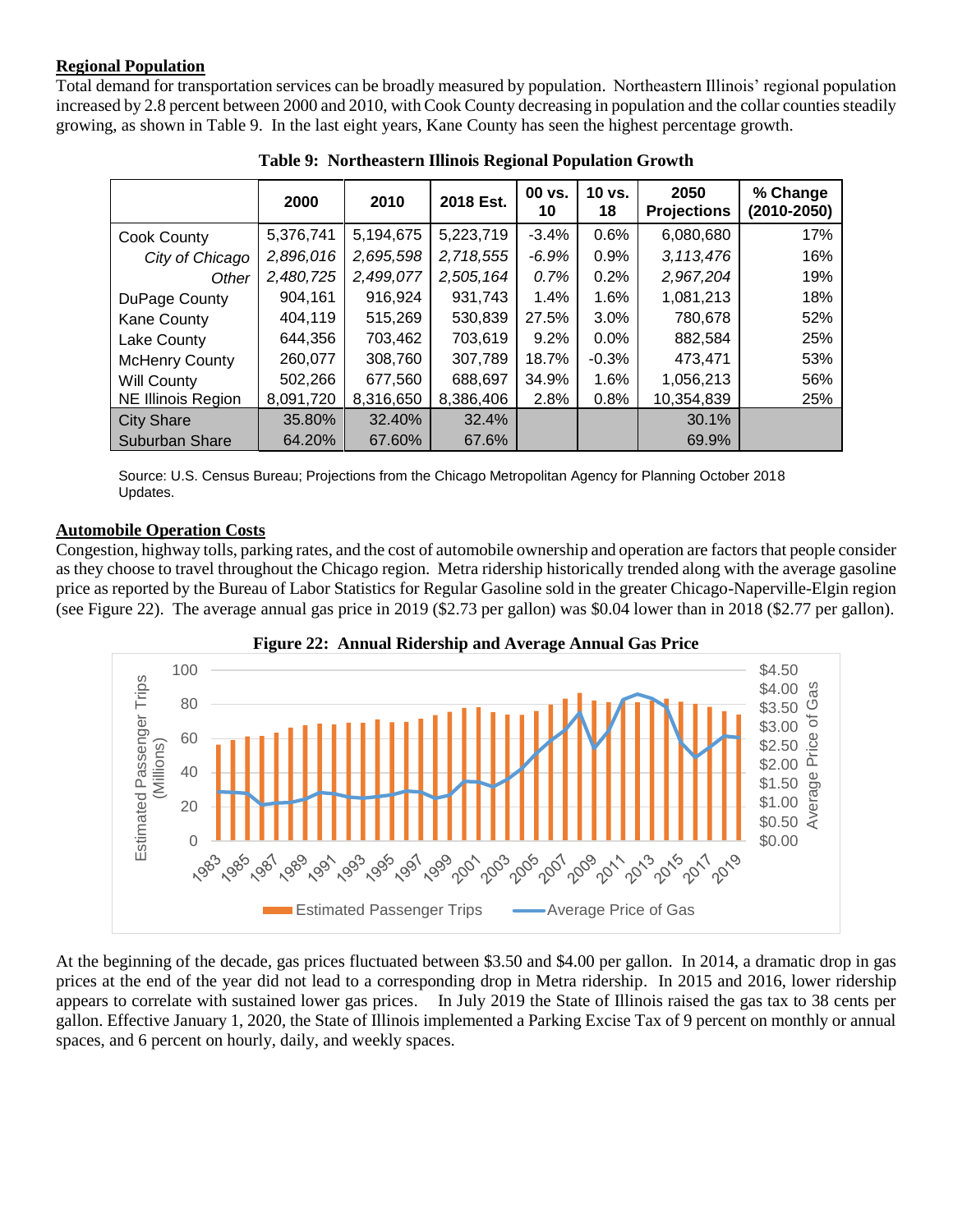

**Figure 23: Average Monthly Gas Price (2015-2019)**

## **Major Construction Projects**

Metra provides a reliable option for many of its riders, enabling them to avoid chronically congested roadways and to ride transit when other services are disrupted. When Metra's transportation partners undertake construction on any of the region's major transportation facilities, Metra service can play an important role in mitigating construction disruptions. Many who use Metra during construction revert back to their previous travel patterns after construction. As such, the timing of major construction projects can significantly influence Metra's annual ridership estimates one way or the other.

Table 10 lists all major construction projects that have occurred since 2000. The shaded projects were ongoing in 2019.

| <b>Major Roadway</b>     | <b>Affected Lines</b>                                                     | Years                |
|--------------------------|---------------------------------------------------------------------------|----------------------|
| <b>Congress Pkwy</b>     | Milw-W, UP-W, BNSF                                                        | 2010-2012            |
| Dan Ryan                 | Elec, RI, So. Shore                                                       | 1988-1989, 2003-2007 |
| Edens                    | UP-N, Milw-N                                                              | 1979, 2007-2008      |
| <b>Edens Spur</b>        | UP-N, Milw-N                                                              | 2010                 |
| Eisenhower               | Milw-W, UP-W, BNSF                                                        | 1984-1985, 2010      |
| Hillside Strangler       | BNSF, Milw-W, UP-W                                                        | 2000-2001            |
| $1 - 355$                | Milw-W, UP-W, BNSF                                                        | 2010                 |
| I-57 Rehab               | Elec, RI                                                                  | 2002-2003            |
| I-90 Jane Addams Tollway | Milw-W, UP-NW                                                             | 2013-2016            |
| IL Route 59              | <b>BNSF</b>                                                               | 2013-2015            |
| Jane Byrne Interchange   | Elec., RI, BNSF, Heritage, SWS, Milw-N,<br>Milw-W, NCS, UP-N, UP-NW, UP-W | 2015-2022            |
| Kennedy                  | UP-N, Milw-N, UP-NW                                                       | 1992-1994            |
| Lake Shore Drive         | Elec                                                                      | 1996                 |
| Stevenson                | BNSF, Heritage, SWS                                                       | 1998-2000            |
| South Lake Shore Drive   | Elec                                                                      | 2001-2004            |
| <b>Wacker Drive</b>      | BNSF, Heritage, SWS, Milw-N, Milw-W,<br>NCS, UP-N, UP-NW, UP-W            | 2010-2012            |

**Table 10: Major Roadway Construction Projects**

**Jane Byrne Interchange Reconfiguration** – In March 2015, work began on a major reconfiguration of the Jane Byrne Interchange. During the first phase of the construction, the number of lanes was reduced on several ramps and the inbound Dan Ryan Expressway, and access to Congress Parkway from the Dan Ryan was via a detour. In December 2016, a new flyover linking the inbound Dan Ryan Expressway to the outbound Eisenhower Expressway was completed. Work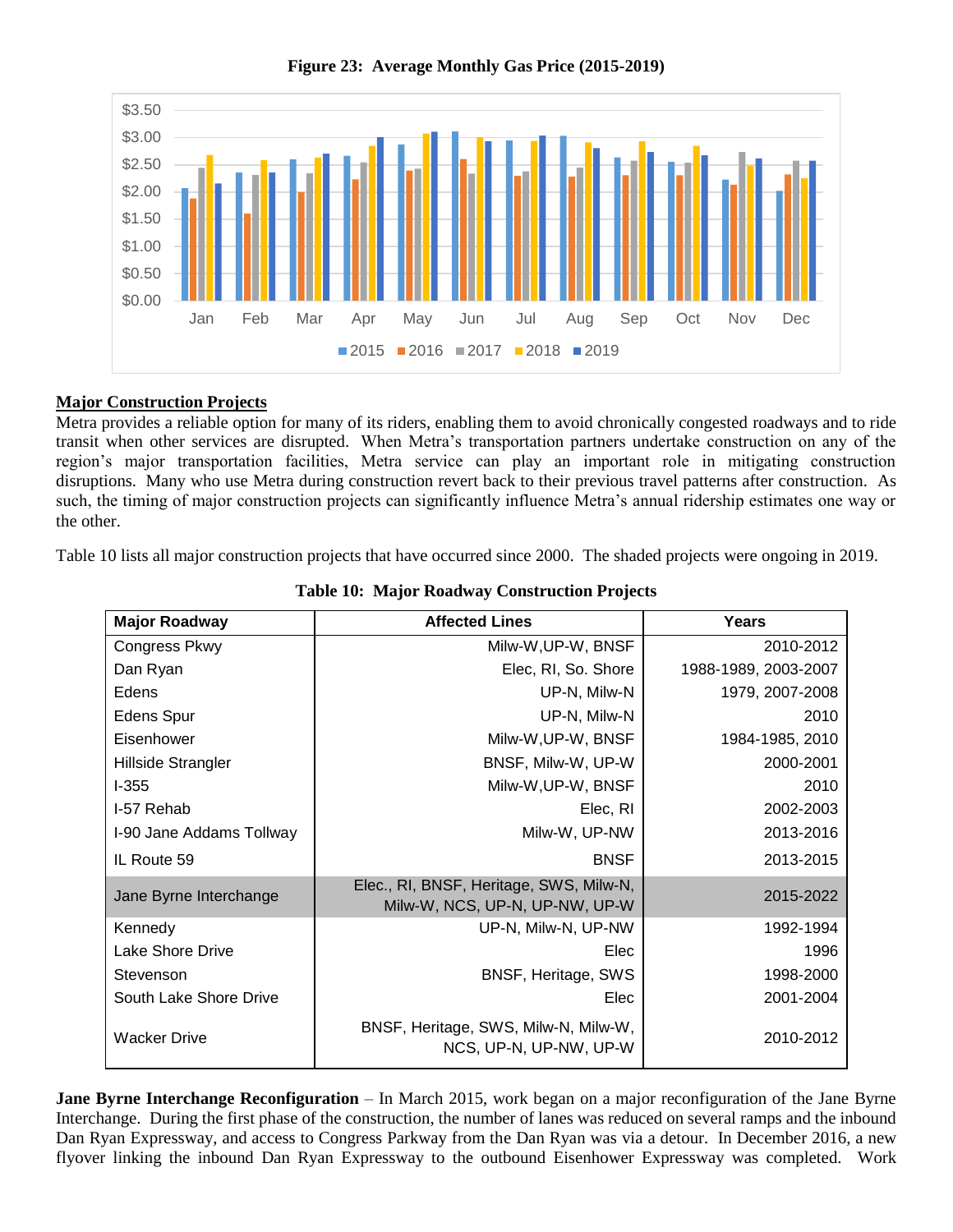completed in 2017 enabled improvements to be made on the section that connects to Interstate 290 in 2018. The project will continue through 2022.

## **Marketing**

Metra markets its services to a wide variety of audiences. Its customer base includes traditional commuters and reverse commuters as well as recreational customers, weekend riders and occasional users, all of which represent important market segments for future ridership growth. Metra uses a proactive, customer-driven marketing approach to build on successful programs to meet passenger travel needs. While some of the marketing is tailored to specific market segments, other efforts are geared toward the general population to reinforce brand identity throughout the region while sending a call to action that resonates with all potential customers.

In 2019, Marketing's goal was to create additional opportunities to engage with riders and non-riders. In addition, Marketing established relationships with different organizations to create more partnerships in the future:

- Created an online summer calendar on Metra's website to promote events near Metra stations. Worked with Tourism agencies across various counties to develop this list.
- Partnered with the City of Chicago's Department of Aviation to promote the service to O'Hare Airport on the NCS Line.
- Promoted Rail Safety Week with the help of the Chicago White Sox with video in the stadiums and with Bruce Marcheschi answering questions about Rail Safety Week on the field.
- Special event tickets were promoted through social media channels and website to support large ridership events including the Lollapalooza music festival.
- Worked with RTA, CTA, and PACE to encourage riders to use all the systems while traveling to and from Chicago during the Holiday Lights festival and the remainder of the Holiday season.

For 2020, the Marketing Department will expand upon these initiatives and continue to develop creative and engaging ways to maintain the Metra brand and ultimately support Metra's efforts to stabilize and ultimately grow ridership. Marketing's aim is to encourage riders to use the system for various events outside of their commute to and from work. In addition, Marketing hopes to secure more sponsorships with corporate advertisers and create new digital content for our riders.

## **Business Development**

Working with a range of civic and business partners, Metra continuously strives to cultivate new riders across all market segments. One-to-one outreach efforts are directed to human resources managers, trade groups such as the Transportation Management Association (TMA) of Lake-Cook, chambers of commerce and others. Promoting Metra as a preferred option for both traditional and reverse commuters, Metra works with these civic groups, commercial property managers, and employers throughout the region to identify needs for connecting services. Metra then worked with Pace and/or an assortment of other providers, including Transportation Network Companies (TNCs), TMAs, local chambers and municipalities, to support both public transportation and innovative connecting services.

Metra continued to be directly involved in the support of a network of 11 Pace shuttles serving the Lake-Cook Corridor, and helped promote ridership on a number of other shuttle projects, including Conway Park businesses in Lake Forest, Esplanade office complex in Downers Grove, HSBC in Rolling Meadows, and more.

Throughout Metra's system, Metra has promoted (and continues to promote) transit benefits as a means for commuters to save on their transportation costs. In so doing, Metra champions all product offerings, while stressing the value of the RTA's program, which is offered at the lowest cost of any provider in the region. In support of this IRS-approved benefit, Metra maintains a transit benefit info page on metrarail.com and periodically e-blasts info to chambers and others. Beyond the commute markets, Metra works with meeting planners, convention staff, residential and hotel property managers, as well as concierges and other tourism related entities to promote Metra as a preferred mode for accessing cultural, recreational, sporting, entertainment and conference/convention venues.

Metra also seeks to expand its partnership with McCormick Place. Over the past few years, Metra has worked with various conferences held at McCormick Place to provide their attendees with unlimited rides on the Metra Electric between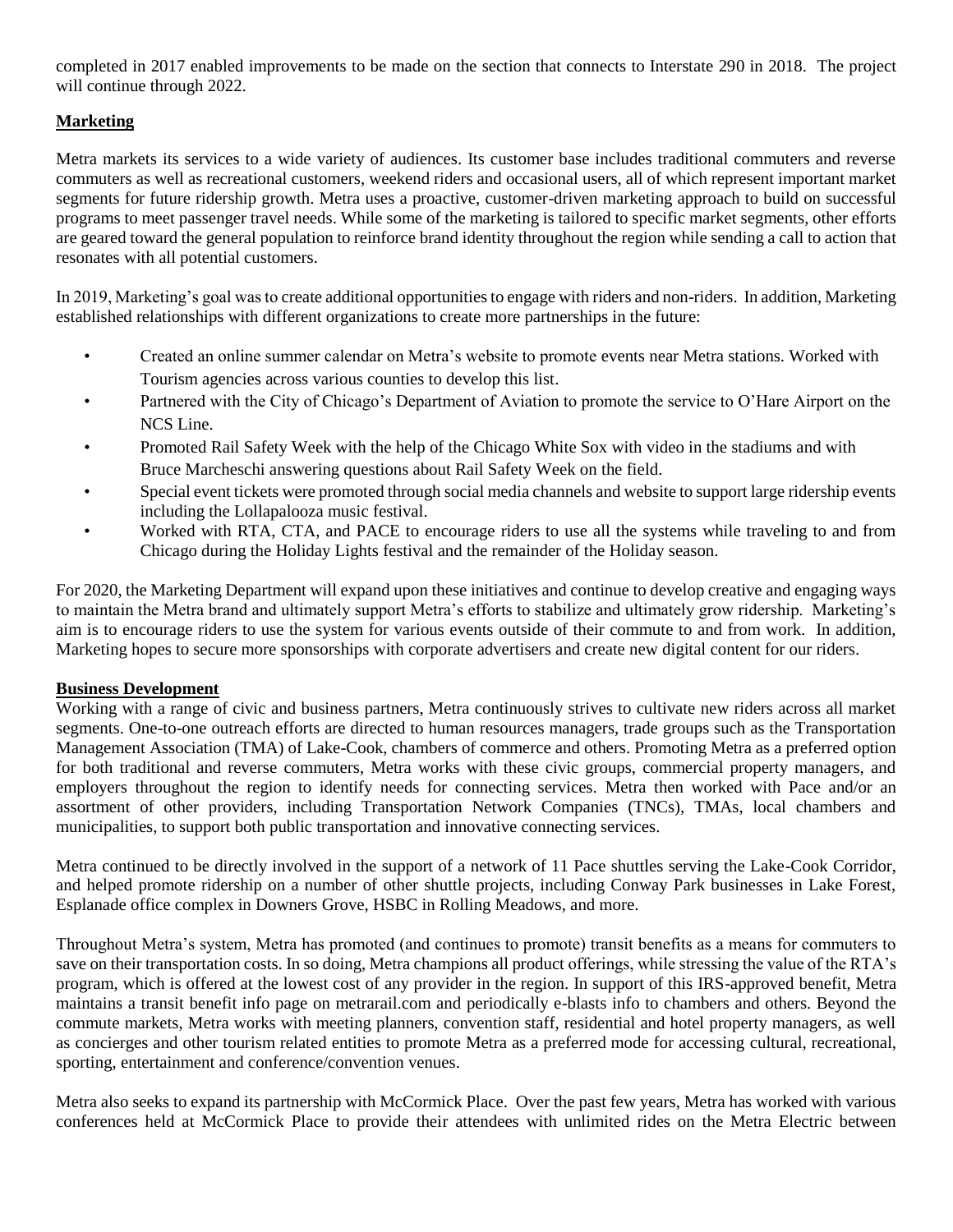Millennium and McCormick Place Stations. The show pays for each ride in addition to a fixed fee for additional Sunday Service. In 2020, Marketing wants to acquire new conference partners and provide additional services to existing partners.

## **Cultural Attractions**

Metra provides direct access to many of the region's top cultural attractions. The downtown area is home to internationally renowned museums, world-class theaters and music venues, award winning restaurants, and is one of the premier shopping destinations in North America. Chicago-area residents and many travelers from outside the region use Metra as it provides direct access to these attractions without the need to navigate the region's congested highways, and without the need to locate and pay for parking.

Beyond the immediate downtown area, several of Metra's outlying stations are close to a number of popular attractions such as the Ravinia Festival, Chicago Botanic Garden, Brookfield Zoo, Museum of Science and Industry, Arlington Park Race Track, Schaumburg Boomers Stadium, Joliet Slammers Silver Cross Field, and Guaranteed Rate Field to name a few.

Metra's direct access to many of Chicago's cultural attractions causes Metra's weekend train loads to be heavy at times. Average weekend passenger loads climbed from approximately 80,000 per weekend to 120,000 per weekend between 2004 and 2008 (see Figure 24). This volume has dropped since 2009. In 2019, weekend loads returned to above 100,000 after additional weekend service was added.



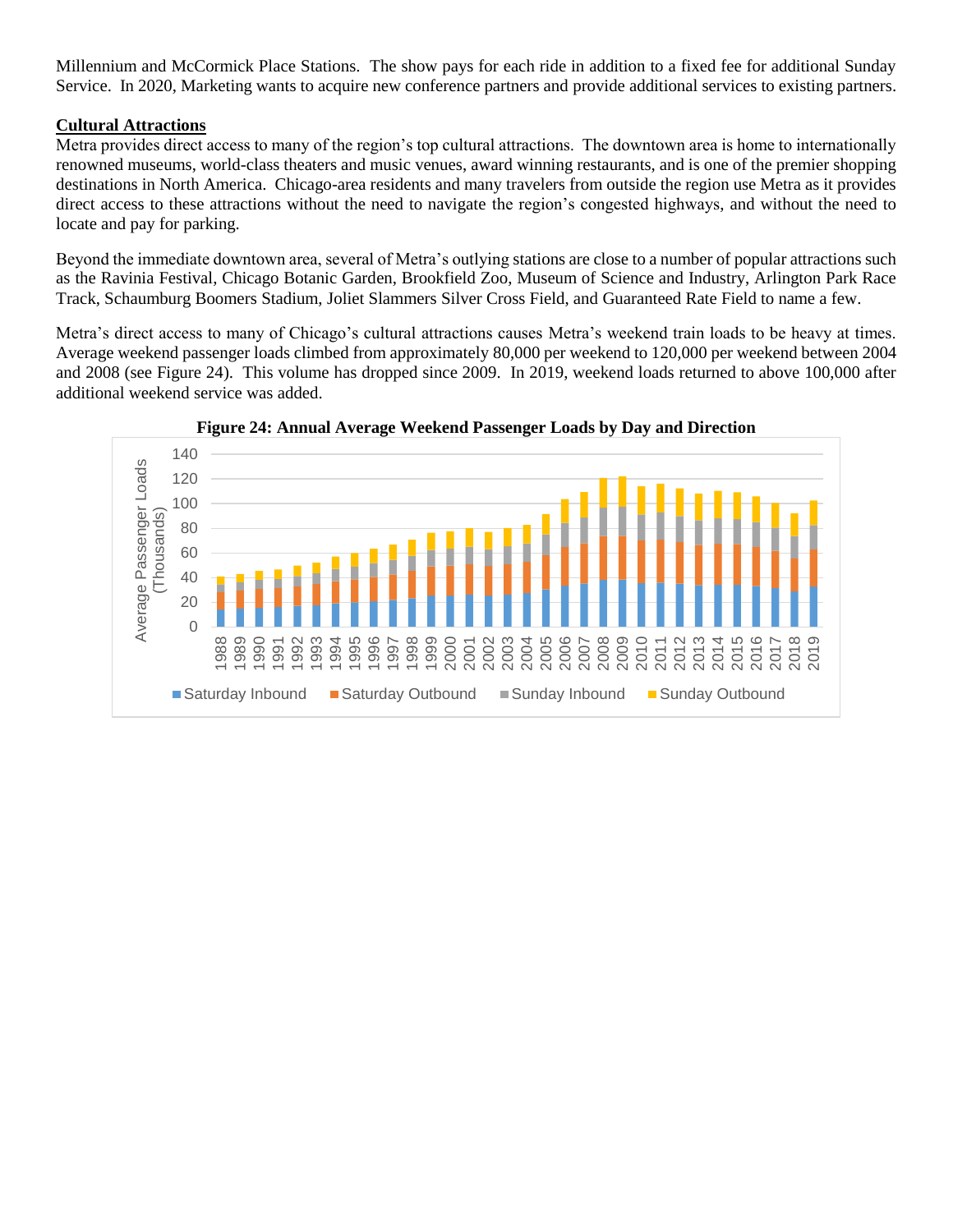## **Special Events**

Special events often bring large crowds into Chicago during off-peak hours. Metra provided additional service or added capacity for the following events in 2019:

- Chicago Auto Show weekends (February 9-10 and 16-17)
- South Side Irish Parade (March 17)
- St. Patrick's Day Parade (March 16)
- Spring Awakening (June 7-9)
- Chicago Pride Parade (June 30)
- Taste of Chicago (July 10-14)
- Lollapalooza (August 1-4)
- Chicago Air and Water Show (August 15-16)
- Bank of America Chicago Marathon (October 13)
- BMO Harris Bank Magnificent Mile Lights Festival (November 23)
- Black Friday (November 29)
- New Year's Eve (December 31)

## **Fares**

There were no fare increases in 2019. Table 11 lists the effective changes to commuter rail fares since 1981.

Following particularly low January ridership, Metra offered free rides on the weekend of February 16-17.

Following service disruptions on the Metra Electric in January and February, Monthly ticket holders for that line were offered a 15 percent discount on their April Monthly Pass.

On June 1, Metra began allowing monthly pass holders to use their ticket to travel anywhere in the system on weekends. Previously, weekend travel was restricted to the zones listed on the ticket.

On December 31, Metra offered free rides across its system after 6 pm for New Year's Eve.

In July 2018, Metra implemented two pilot programs resulting from the 2017-2018 Fare Structure Study. Fare Zones K-M (Woodstock, McHenry, Harvard, Antioch, and Kenosha stations) were consolidated into Fare Zone J. 83rd St. and 87th St. (ME-ML) and 123rd St. (RI-Beverly) stations were reassigned from Zone C to B; State St. through Ashland stations (ME-BI) were reassigned from Zone D to C.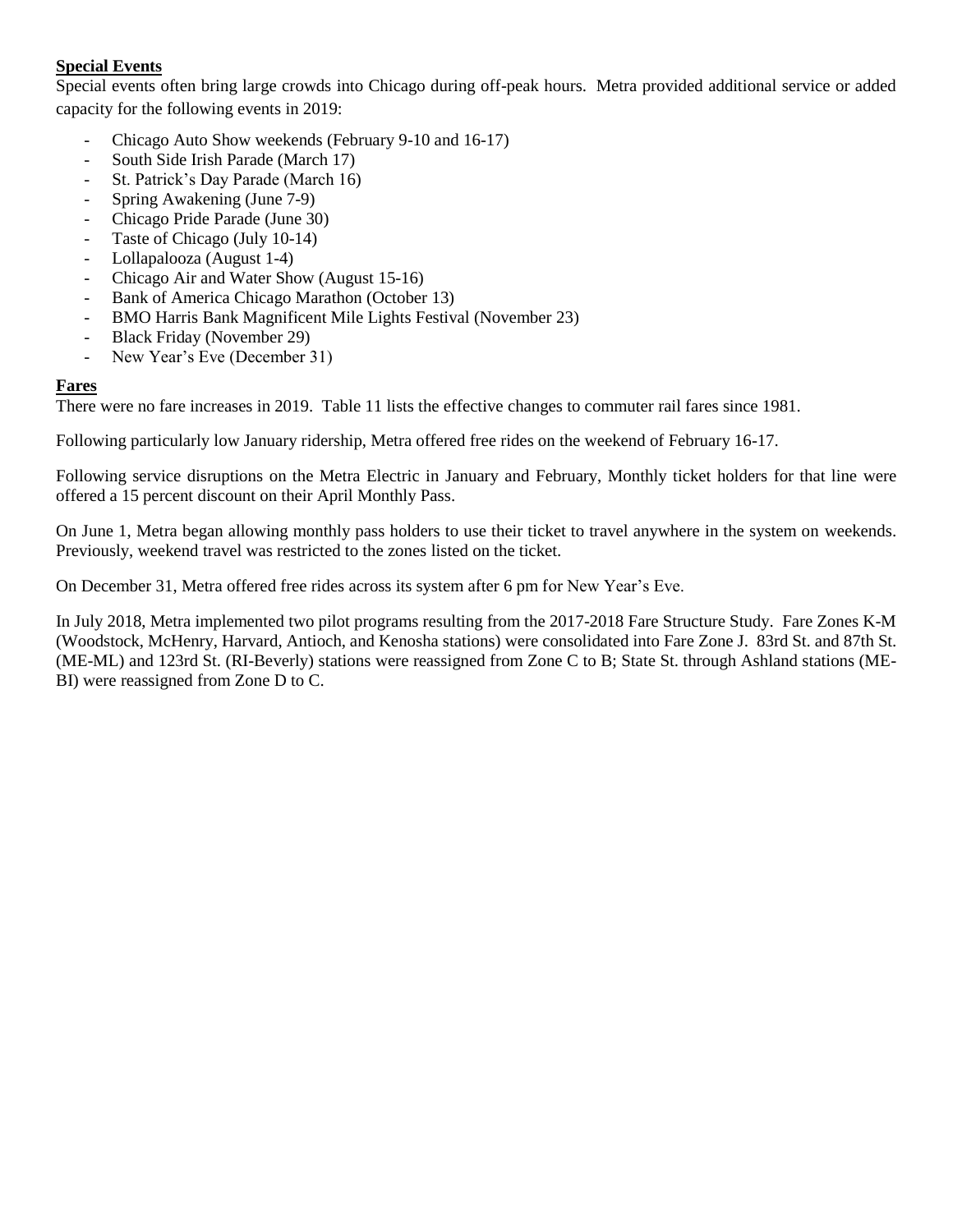| Date          | Action                                                                                                                                                                                                                                                                                                                                                                                                                                                                                                     |
|---------------|------------------------------------------------------------------------------------------------------------------------------------------------------------------------------------------------------------------------------------------------------------------------------------------------------------------------------------------------------------------------------------------------------------------------------------------------------------------------------------------------------------|
| <b>Jan-81</b> | across-the-board 33% increase                                                                                                                                                                                                                                                                                                                                                                                                                                                                              |
| <b>Jul-81</b> | across-the-board 12.5% increase plus 40% surcharge                                                                                                                                                                                                                                                                                                                                                                                                                                                         |
| Oct-81        | surcharge reduced to 33% (average -5%)                                                                                                                                                                                                                                                                                                                                                                                                                                                                     |
| Feb-84        | across-the-board 10% reduction (by Interim RTA Board)                                                                                                                                                                                                                                                                                                                                                                                                                                                      |
| Aug-85        | discount ten-ride tickets by 15%; reduce Zone B fares by 18%; Family Fares                                                                                                                                                                                                                                                                                                                                                                                                                                 |
| Feb-86        | across-the-board 5% increase                                                                                                                                                                                                                                                                                                                                                                                                                                                                               |
| Feb-89        | across-the-board 5% increase (Capital Farebox Financing program)                                                                                                                                                                                                                                                                                                                                                                                                                                           |
| Apr-90        | raise on-train cash fare penalty from 50¢ to \$1.00                                                                                                                                                                                                                                                                                                                                                                                                                                                        |
| May-91        | introduce Weekend \$5 Ticket                                                                                                                                                                                                                                                                                                                                                                                                                                                                               |
| Feb-96        | across-the-board increase, 20¢ per zone, +5½% overall                                                                                                                                                                                                                                                                                                                                                                                                                                                      |
| <b>Jun-02</b> | across-the-board 5% increase; raise on-train cash fare penalty from \$1.00 to \$2.00                                                                                                                                                                                                                                                                                                                                                                                                                       |
| Feb-06        | across-the-board 5% increase                                                                                                                                                                                                                                                                                                                                                                                                                                                                               |
| Feb-08        | across-the-board 10% increase                                                                                                                                                                                                                                                                                                                                                                                                                                                                              |
| Feb-10        | increase one-way tickets by 6%, quarter-rounded; raise on-train cash fare penalty from<br>\$2.00 to \$3.00; raise Weekend Ticket from \$5.00 to \$7.00                                                                                                                                                                                                                                                                                                                                                     |
| Feb-12        | 25.1% average fare increase (15.7% one-way; 30% ten-ride; 29.4% monthly); one-way<br>tickets valid for 14 days from date of purchase and not eligible for refunds; monthly tickets<br>valid only for the month issued and refunds subject to a \$5 handling fee                                                                                                                                                                                                                                            |
| Feb-13        | increase price of full-fare ten-ride ticket from 9.0 to 10.0 equivalent one-way fares (11.1%<br>increase)                                                                                                                                                                                                                                                                                                                                                                                                  |
| Feb-15        | 10.8% average fare increase; discount for full- and reduced-fare ten-ride tickets (priced at<br>9.0 equivalent one-way fares); weekend ticket increase from \$7 to \$8; on-train cash fare<br>penalty increase from \$3 to \$5 (implemented in 2016); various fare policy changes including<br>extension of one-way valid period from 14 to 90 days, extension of monthly valid period to<br>noon on 1st business day following valid month, and elimination of all refunds except by<br>discretion of CEO |
| Feb-16        | Increase One-Way Fares by \$0.25; Increase Full-Fare Ten-Ride by \$1.75, Full-Fare Monthly<br>Fares by \$2.50, Reduced Ten-Ride by \$0.75, and Reduced Monthly by \$1.25, on-train cash<br>fare penalty increase from \$3 to \$5 (adopted in 2015) was implemented.                                                                                                                                                                                                                                        |
| Feb-17        | Increase One-Way Fares by \$0.25, Full-Fare Ten-Ride by \$2.75, Full-Fare Monthly Fares by<br>\$11.75, Reduced One-Way by \$0.25, Reduced Ten-Ride by \$1.50, and Reduced Monthly by<br>\$7.50                                                                                                                                                                                                                                                                                                             |
| Feb-18        | Increase Adult One-Way fares by \$0.25; increase Reduced One-Way fares \$0.00-\$0.25;<br>increase Adult 10-Ride to 9.5 Adult One-Ways; increase Reduced 10-Ride to 9.5 Reduced<br>One-Ways; increase Adult Monthly multiplier to 29.0 Adult One-Ways; maintain Reduced<br>Monthly multiplier at 35.0 Reduced One-Ways; increase Weekend Pass by \$2                                                                                                                                                        |
| <b>Jul-18</b> | Zone Consolidation Pilot: consolidate Fare Zones K-M into Fare Zone J; Station Zone<br>Reassignment Pilot: 83rd St. and 87th St. (ME-ML) and 123rd St. (RI-Beverly) stations<br>reassigned from Zone C to B; State St. through Ashland stations (ME-BI) reassigned from<br>Zone D to C                                                                                                                                                                                                                     |
| <b>Jun-19</b> | Monthly pass holders allowed to use their ticket to travel anywhere in the system on weekends.<br>Previously, weekend travel was restricted to the zones listed on the ticket.                                                                                                                                                                                                                                                                                                                             |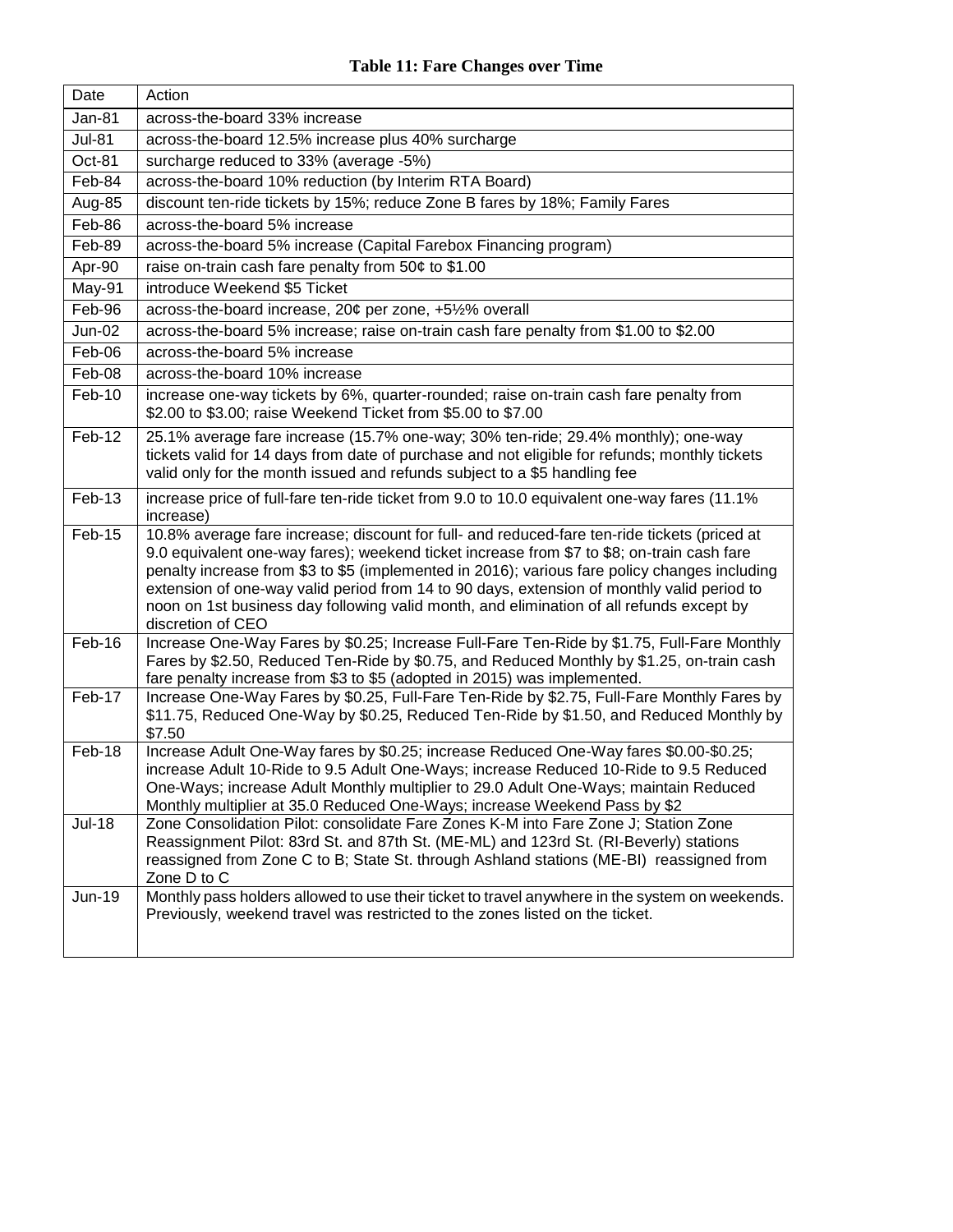## **February 2013, 2015, and 2018 10-Ride Fare Policy Change - Impact on Other Ticket Types**

The change in the 10-ride ticket policy had an effect on the share of ticket sales, passenger trips, and fare revenue by ticket type. Figure 25 shows the share of ticket sales, passenger trips, and fare revenue by ticket type for 2012 through 2016. Because Metra estimates ridership based on ticket sales, small shifts in the share of the type of ticket sold can result in larger shifts in the share of passenger trips attributable to each ticket type. When the price of the 10-ride ticket was increased to equal the price of 10 one-way tickets in February 2013, the share of trips attributable to monthly ticket holders increased while the share of 10-ride trips decreased. In 2015, when the price of a 10-ride ticket was reduced to the price of a nine one-way tickets, the share of passenger trips attributable to monthly tickets decreased while the share for 10-ride tickets increased. This trend continued into 2018, abating after the price of 10-ride tickets was raised to 9.5-times the one-way fare on February 1, 2018.



## **Average Fare**

Each year, Metra calculates the average fare paid by fare-paying passengers (the average fare calculation does not include RTA Ride Free Permit rides). In 2019, the average fare increased 0.8% compared to 2018 from \$4.96 to \$4.99 (see Figure 26).

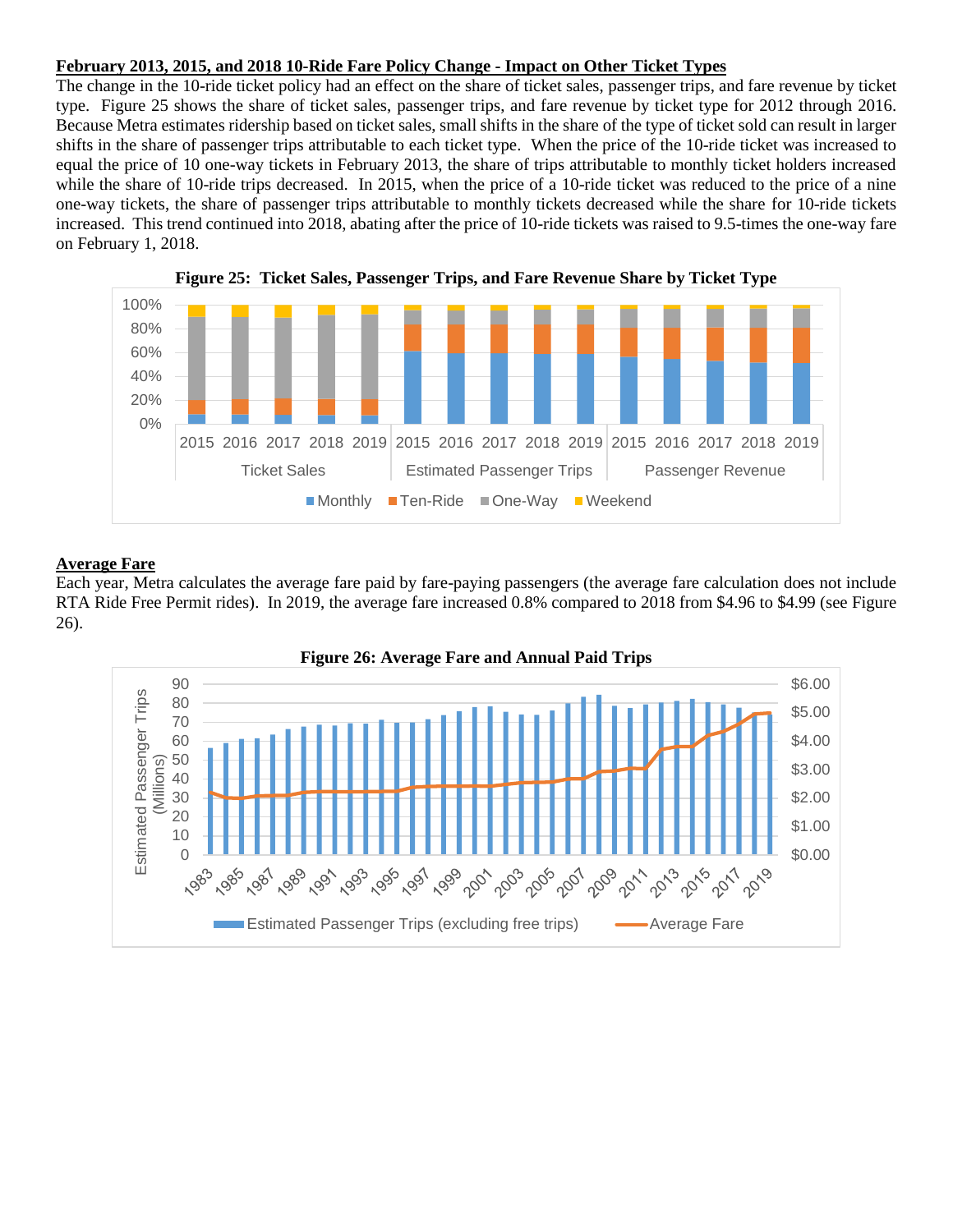Table 12 illustrates the change in average fare paid and average miles traveled in 2018 and 2019 for each rail line.

|             |        | 2018       |        | 2019       |         | % Change   |
|-------------|--------|------------|--------|------------|---------|------------|
| Line        | Fare   | Avg. Miles | Fare   | Avg. Miles | Fare    | Avg. Miles |
| <b>BNSF</b> | \$5.05 | 23.5       | \$5.10 | 23.5       | 0.9%    | $-0.2%$    |
| MЕ          | \$4.60 | 19.8       | \$4.58 | 19.4       | $-0.2%$ | $-2.1%$    |
| НC          | \$5.24 | 27.5       | \$5.27 | 27.3       | 0.6%    | $-0.8%$    |
| MD-N        | \$5.13 | 23.0       | \$5.16 | 22.9       | 0.5%    | $-0.7%$    |
| MD-W        | \$5.11 | 24.6       | \$5.14 | 24.6       | 0.6%    | $-0.3%$    |
| <b>NCS</b>  | \$5.73 | 31.4       | \$5.76 | 31.3       | 0.5%    | $-0.2%$    |
| RI          | \$4.76 | 21.4       | \$4.78 | 21.4       | 0.6%    | 0.1%       |
| <b>SWS</b>  | \$4.71 | 19.0       | \$4.74 | 18.9       | 0.7%    | $-1.0%$    |
| UP-N        | \$4.56 | 16.8       | \$4.60 | 16.8       | 0.8%    | $0.0\%$    |
| UP-NW       | \$5.19 | 25.0       | \$5.22 | 24.9       | 0.4%    | $-0.8%$    |
| UP-W        | \$5.02 | 22.4       | \$5.05 | 22.4       | 0.7%    | $-0.2%$    |
| Total       | \$4.96 | 22.4       | \$4.99 | 22.3       | 0.6%    | $-0.5%$    |

**Table 12: Average Fare Paid and Miles Traveled by Line**

## **Level of Service**

At the beginning of 2019, Metra operated 686 trains each weekday, 260 trains on Saturday, and 173 trains on Sunday. In January 2019, the level of service on weekdays was increased from 686 trains to 687, with no change in the level of service on Saturdays or Sundays. This change was made on the Rock Island Line, on which the number of weekday trains was increased by 1, from 67 to 68. In March 2019, the level of service on weekdays increased from 687 trains to 690 trains. This change was made under a two-year pilot program on the Milwaukee District North Line, on which the total number of weekday trains increased by 3, from 60 to 63.

In June 2019, the level of service on weekdays was increased from 690 to 692 trains, on Saturdays from 260 to 284 trains, and on Sundays from 173 to 181 trains. Weekend changes were made on the BNSF, Rock Island and Union Pacific Northwest lines under a weekend summer pilot project. On the BNSF Line, the total number Saturday trains increased by 2, from 28 to 30, and the total number of Sunday trains increased by 2, from 18 to 20. On the Rock Island Line, the total number of Saturday trains increased by 12, from 32 to 44. On the Union Pacific Northwest Line, the total number Saturday trains increased by 10, from 24 to 34, and the total number of Sunday trains increased by 6, from 15 to 21. Weekday changes were made on the BNSF Line, on which the number of trains increased by 2, from 95 to 97.

In September 2019, the level of service on Saturdays was reduced from 284 trains to 273. This change was made on the Rock Island Line, on which the total number of Saturday trains was reduced by 11, from 44 to 33, which was due to discontinuation of the weekend summer pilot project on this line.

As a result of these changes, the total number of peak service period trains (weekday a.m. and p.m. peak trains) operated by Metra each day in 2019 was increased 0.9 percent from 326 to 329 and the total number of off-peak trains (weekday offpeak, Saturday and Sunday trains) was increased 3.0 percent from 793 to 817. Figure 27 shows the number of peak and offpeak trains on an annual basis since 1984. Since 1984, service has increased +13 percent in the peak period and +26 percent in the off-peak period.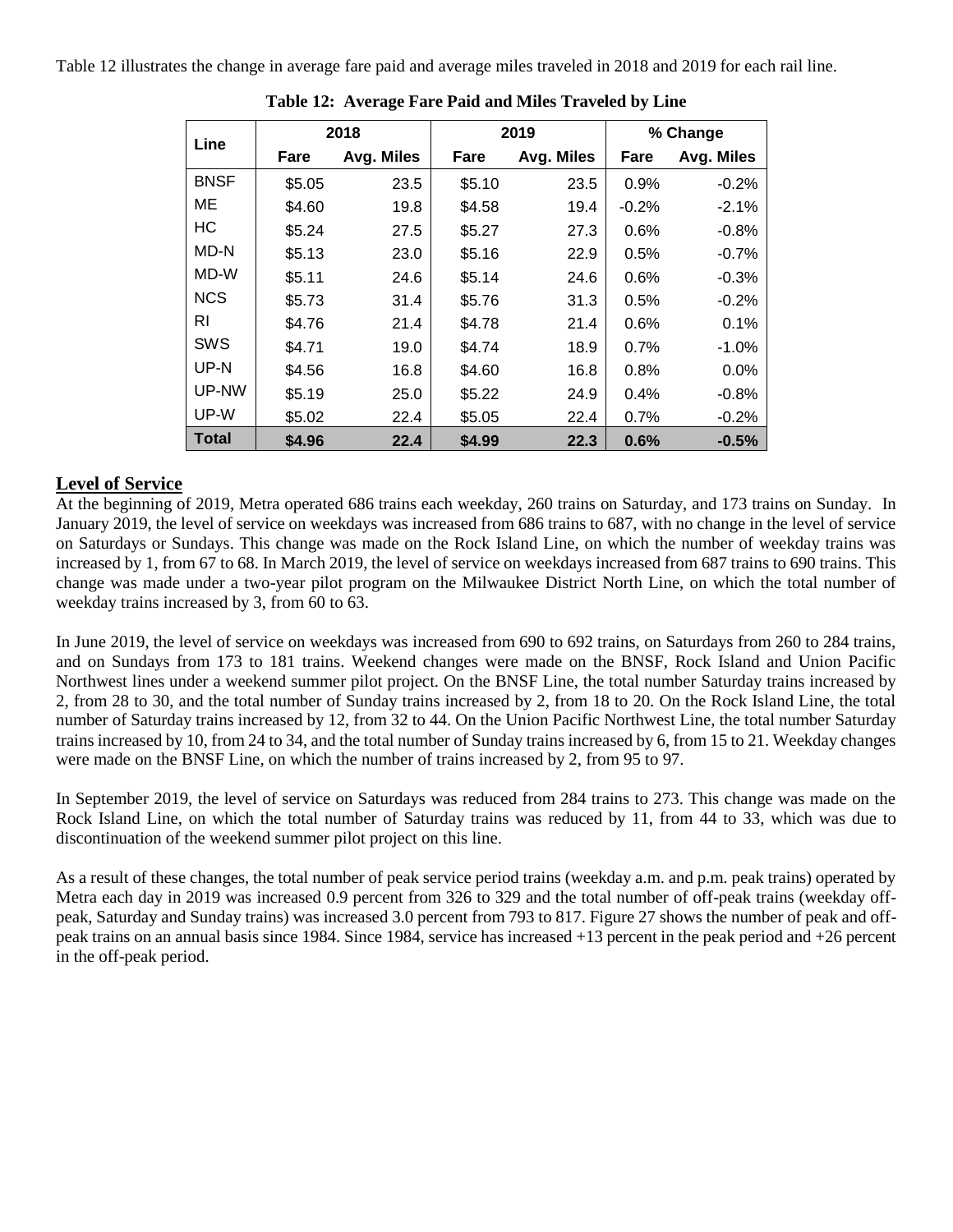

## **Total Train Miles**

Total train miles (revenue and non-revenue) are a useful measure of the quantity of service offered. Figure 28, combines annual train miles with ridership (including free trips) for the system, and illustrates the importance of service levels to the amount of passenger use. In 2019, the total number of train miles increased 0.7 percent compared to 2018. Since 1984, train miles have increased 36.7 percent, while passenger trips have increased 31.2 percent.



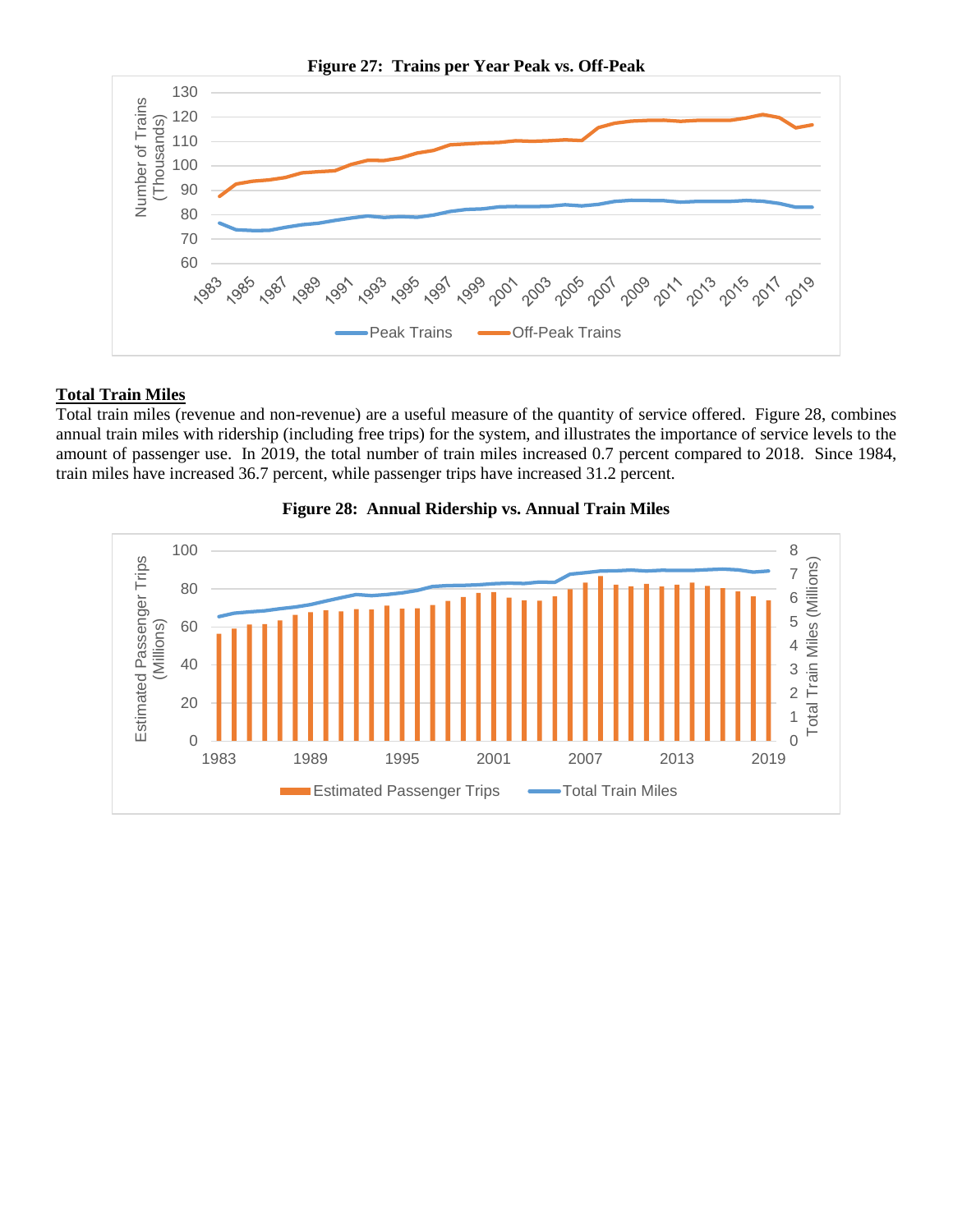## **Stations**

Since Metra began in 1984, 32 stations have been opened and 15 stations have been closed (see Table 13 and Table 14). The opening of stations tends to have a positive impact on Metra ridership as Metra becomes more accessible to commuters.

| <b>Opened Station</b>         | Line        | Year | <b>Opened Station</b>               | Line       | Year |
|-------------------------------|-------------|------|-------------------------------------|------------|------|
| <b>Big Timber</b>             | MD-N        | 1986 | Antioch                             | <b>NCS</b> | 1996 |
| Route 59                      | <b>BNSF</b> | 1989 | Glen/N. Glenview                    | MD-N       | 2001 |
| Orland Park/153rd             | <b>SWS</b>  | 1990 | Prairie Crossing/Libertyville       | MD-N       | 2004 |
| <b>Hickory Creek</b>          | RI.         | 1993 | Palos Heights                       | <b>SWS</b> | 2004 |
| Orland Park/179 <sup>th</sup> | <b>SWS</b>  | 1995 | Pingree Road                        | UP-NW      | 2005 |
| Lake Cook Rd.                 | MD-N        | 1996 | Manhattan                           | <b>SWS</b> | 2006 |
| O'Hare Transfer               | <b>NCS</b>  | 1996 | La Fox                              | UP-W       | 2006 |
| <b>Prospect Heights</b>       | <b>NCS</b>  | 1996 | Elburn                              | UP-W       | 2006 |
| Wheeling                      | NCS         | 1996 | Franklin Park/Belmont Ave.          | <b>NCS</b> | 2006 |
| <b>Buffalo Grove</b>          | <b>NCS</b>  | 1996 | <b>Schiller Park</b>                | <b>NCS</b> | 2006 |
| <b>Prairie View</b>           | <b>NCS</b>  | 1996 | Rosemont                            | <b>NCS</b> | 2006 |
| Vernon Hills                  | <b>NCS</b>  | 1996 | Grayslake/Washington St.            | <b>NCS</b> | 2006 |
| Mundelein                     | <b>NCS</b>  | 1996 | Laraway Rd.                         | <b>SWS</b> | 2006 |
| Prairie Crossing/Libertyville | <b>NCS</b>  | 1996 | Grand/Cicero                        | MD-N       | 2006 |
| Round Lake Beach              | <b>NCS</b>  | 1996 | 35 <sup>th</sup> Street/"Lou" Jones | <b>RI</b>  | 2011 |
| Lake Villa                    | <b>NCS</b>  | 1996 | Romeoville                          | HС         | 2018 |

|  | Table 13: Stations Opened Since 1984 |  |  |  |
|--|--------------------------------------|--|--|--|
|--|--------------------------------------|--|--|--|

| Opened Station                      | Line       | <b>Year</b> |
|-------------------------------------|------------|-------------|
| Antioch                             | <b>NCS</b> | 1996        |
| Glen/N. Glenview                    | MD-N       | 2001        |
| Prairie Crossing/Libertyville       | MD-N       | 2004        |
| Palos Heights                       | <b>SWS</b> | 2004        |
| Pingree Road                        | UP-NW      | 2005        |
| Manhattan                           | <b>SWS</b> | 2006        |
| La Fox                              | UP-W       | 2006        |
| Elburn                              | UP-W       | 2006        |
| Franklin Park/Belmont Ave.          | <b>NCS</b> | 2006        |
| Schiller Park                       | <b>NCS</b> | 2006        |
| Rosemont                            | <b>NCS</b> | 2006        |
| Grayslake/Washington St.            | <b>NCS</b> | 2006        |
| Laraway Rd.                         | SWS        | 2006        |
| Grand/Cicero                        | MD-N       | 2006        |
| 35 <sup>th</sup> Street/"Lou" Jones | RI         | 2011        |
| Romeoville                          | НC         | 2018        |

## **Table 14: Stations Closed Since 1984**

| Line      | Year | <b>Closed Station</b>    | Line        | Year |
|-----------|------|--------------------------|-------------|------|
| ME.       | 1984 | Longwood/99th            | <b>RI</b>   | 1985 |
| <b>HC</b> | 1984 | Abbott Platform          | UP-N        | 1986 |
| <b>HC</b> | 1984 | Lockport/5 <sup>th</sup> | HC          | 1988 |
| MD-N      | 1984 | Glenn                    | HC          | 1989 |
| MD-N      | 1984 | Hermosa                  | MD-W        | 2006 |
| MD-N      | 1984 | Cragin                   | MD-W        | 2006 |
| UP-NW     | 1984 | Clyde                    | <b>BNSF</b> | 2007 |
| RI        | 1984 |                          |             |      |
|           |      |                          |             |      |

| <b>Closed Station</b> | Line      | Year | <b>Closed Station</b>  | Line        | Year |
|-----------------------|-----------|------|------------------------|-------------|------|
| et                    | <b>ME</b> | 1984 | Longwood/99th          | RI          | 1985 |
|                       | HC        | 1984 | <b>Abbott Platform</b> | UP-N        | 1986 |
| Park                  | HC        | 1984 | Lockport/5th           | HC          | 1988 |
|                       | MD-N      | 1984 | Glenn                  | НC          | 1989 |
| २oad                  | MD-N      | 1984 | Hermosa                | MD-W        | 2006 |
| ı Ave.                | MD-N      | 1984 | Cragin                 | MD-W        | 2006 |
|                       | UP-NW     | 1984 | Clyde                  | <b>BNSF</b> | 2007 |
|                       | RI        | 1984 |                        |             |      |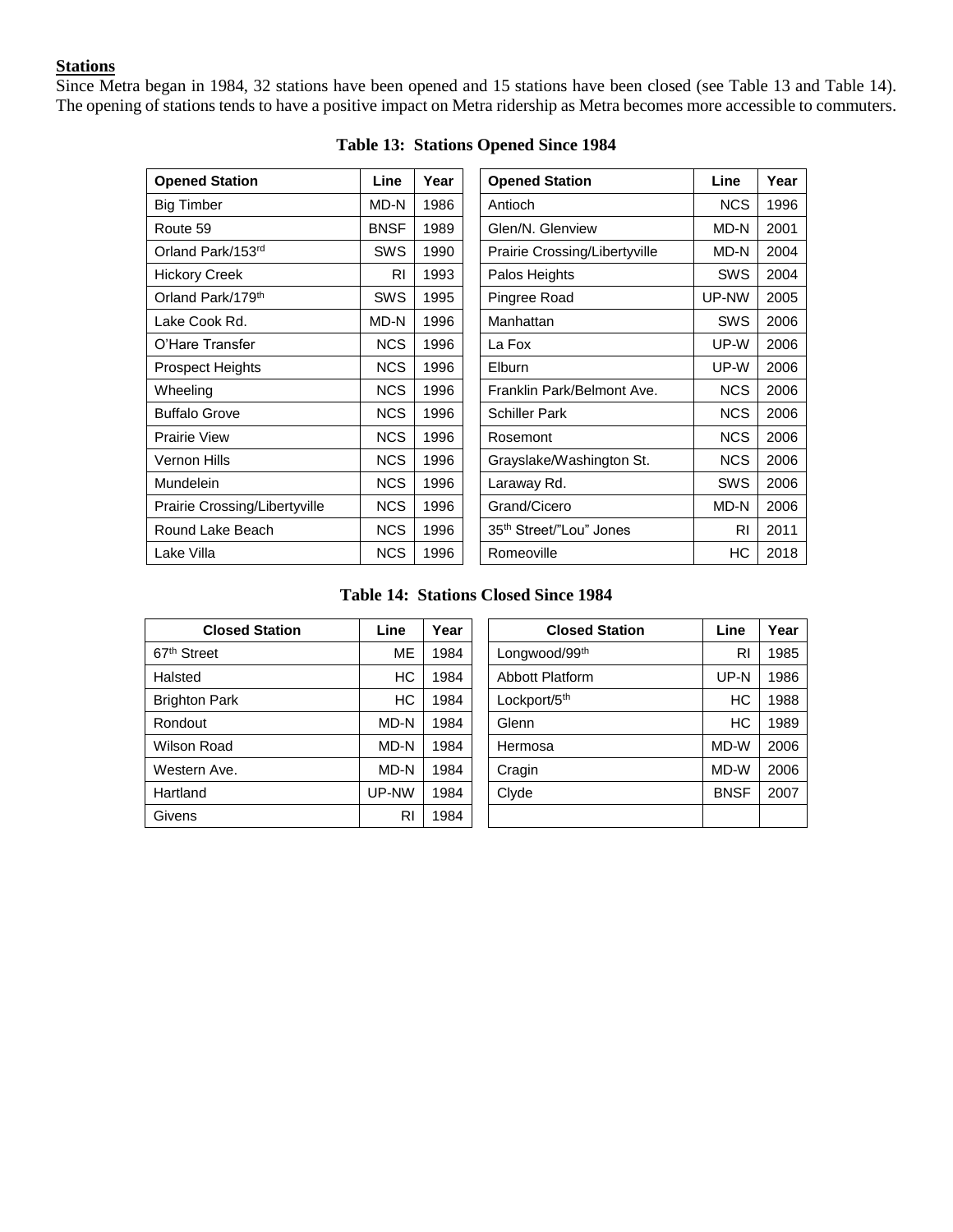## **Parking Utilization**

Since a majority of Metra riders drive to stations, parking utilization rates are usually consistent with changes in ridership. In 2019, the number of used parking spaces decreased by 2.9 percent compared to 2018 (see Table 15).

Over 37,000 net parking spaces have been added to the system since 1987. In 2019, some commuter parking was lost due to either lot reconfigurations with spaces reduced or municipal conversion of some spaces to local short-term parking. The lost spaces were replaced in greater number, but not necessarily in the same locales, by either new lots built by Metra or the designation of existing parking for commuters by municipalities. Such annual gains and losses of commuter spaces is a normal occurrence. System-wide, 348 net spaces were lost in total parking capacity.

| Year              | <b>Capacity</b> | Used   | Empty  | % Used |
|-------------------|-----------------|--------|--------|--------|
| 1987              | 52,602          | 46,138 | 6,464  | 87.7%  |
| 1991              | 61,952          | 54,175 | 7,777  | 87.4%  |
| 1994              | 67,480          | 58,233 | 9,247  | 86.3%  |
| 1997              | 72,104          | 60,887 | 11,217 | 84.4%  |
| 1999              | 72,265          | 63,826 | 8,439  | 88.3%  |
| 2001              | 75,724          | 67,038 | 8,686  | 88.5%  |
| 2003              | 78,086          | 67,405 | 10,681 | 86.3%  |
| 2005              | 81,996          | 68,212 | 13,784 | 83.2%  |
| 2006              | 85,956          | 70,499 | 15,457 | 82.0%  |
| 2007              | 88,675          | 71,368 | 17,307 | 80.5%  |
| 2008              | 88,628          | 71,860 | 16,768 | 81.1%  |
| 2009              | 89,090          | 67,852 | 21,238 | 76.2%  |
| 2010              | 90,238          | 67,183 | 23,055 | 74.5%  |
| 2011              | 89,982          | 68,341 | 21,641 | 75.9%  |
| 2012              | 90,020          | 66,513 | 23,507 | 73.9%  |
| 2013              | 90,257          | 67,200 | 23,057 | 74.5%  |
| 2014              | 90.634          | 68,450 | 22,184 | 75.5%  |
| 2015              | 90,776          | 67,588 | 23,191 | 74.5%  |
| 2016              | 91,175          | 67.980 | 23.195 | 74.6%  |
| 2017              | 90,746          | 66,590 | 24,156 | 73.4%  |
| 2018              | 90.626          | 67,754 | 22,872 | 74.8%  |
| 2019              | 90,278          | 65,776 | 24,502 | 72.9%  |
| <b>Difference</b> | (net)           |        |        |        |
| '87-'19           | 37,676          | 19,638 | 18,038 |        |

## **Table 15: Metra Commuter Parking**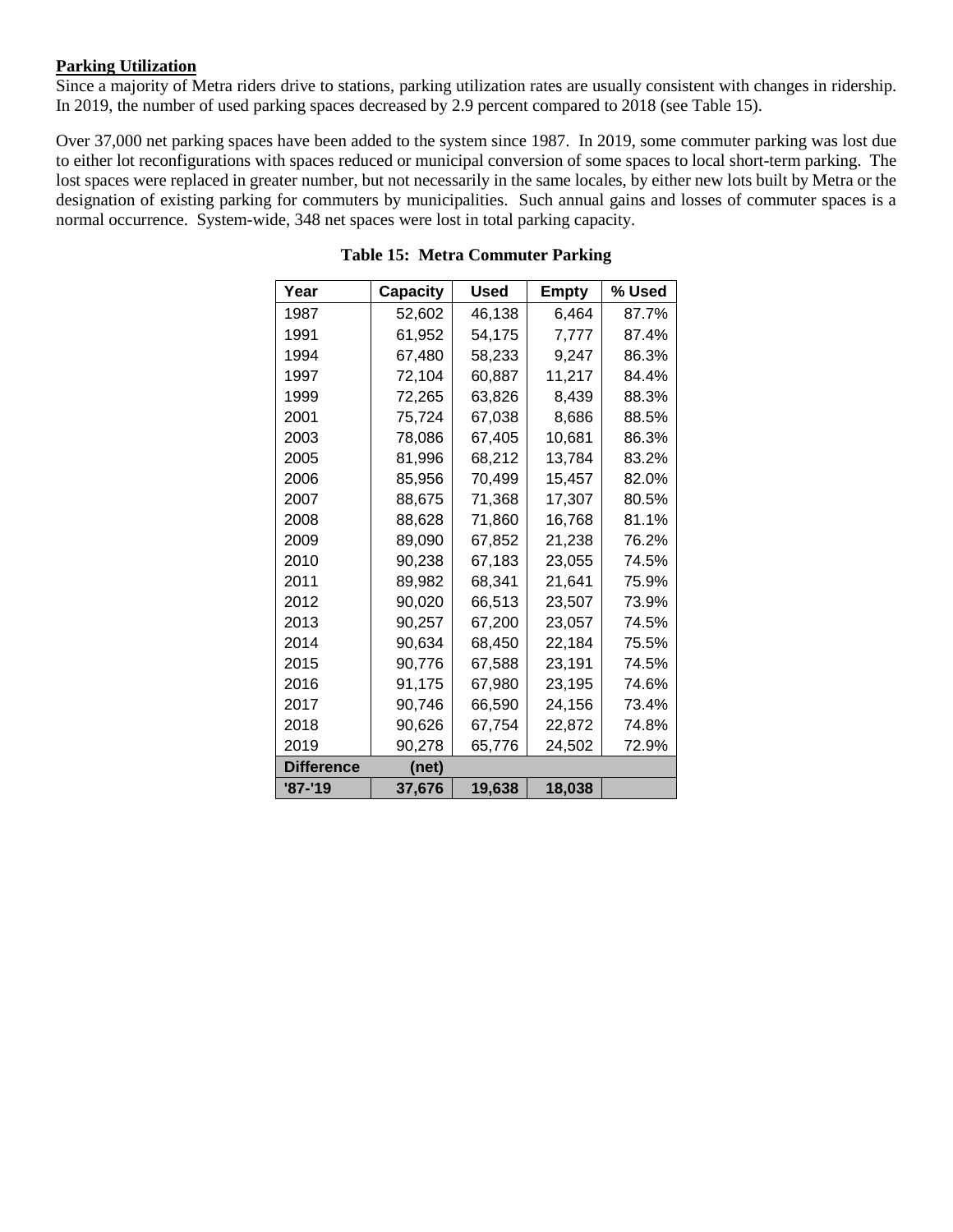## **Telecommuting, Flextime, and Compressed or Alternate Work Schedules**

Human resources practices such as telecommuting, flextime, and compressed or alternate work schedules have gained momentum at many Chicago area employers. According to the 2006-2010 American Community Survey, Chicago ranked 11<sup>th</sup> in telecommuting among major metro areas with 3.99 percent of employees working primarily from home.

These changes in traditional five-day workdays have several potential implications for Metra ridership. First, riders commuting to work less than five days a week may opt to use ten-ride tickets instead of monthly passes. Second, Metra's service is heavily concentrated during peak periods. Riders commuting to work on flexible hours outside of the peak period may find Metra's off-peak service inconvenient, and therefore may opt to commute using an alternate mode.

According to Metra's 2019 Origin-Destination Study, over half of Metra's respondents (56 percent) reported telecommuting at least one day per month. Of those, 46 percent say they commute 1 to 4 times a month.

## **Calendar Differences**

Since Metra's heaviest passenger loads are during the weekday commute hours, ridership is impacted by the number of weekdays in the year. As shown in Table 16, 2019 had the same number of weekdays, the Saturdays, and Sundays/holidays compared to 2018. Metra operates Sunday schedules on major holidays.

|              | Table 16: Calendar Differences between 2018 and 2019 |                |                  |      |                         |                     |
|--------------|------------------------------------------------------|----------------|------------------|------|-------------------------|---------------------|
|              |                                                      | Weekday        |                  |      | <b>Saturday</b>         |                     |
|              | 2018                                                 | 2019           | Change           | 2018 | 2019                    | Change              |
| Jan          | 22                                                   | 22             | 0                | 4    | 4                       | 0                   |
| Feb          | 20                                                   | 20             | 0                | 4    | 4                       | 0                   |
| Mar          | 22                                                   | 21             | -1               | 5    | 5                       | 0                   |
| Apr          | 21                                                   | 22             | 1                | 4    | 4                       | 0                   |
| May          | 22                                                   | 22             | 0                | 4    | 4                       | 0                   |
| Jun          | 21                                                   | 20             | -1               | 5    | 5                       | $\mathbf 0$         |
| Jul          | 21                                                   | 22             | 1                | 4    | 4                       | 0                   |
| Aug          | 23                                                   | 22             | -1               | 4    | 5                       | 1                   |
| Sep          | 19                                                   | 20             | 1                | 5    | $\overline{\mathbf{4}}$ | $-1$                |
| Oct          | 23                                                   | 23             | 0                | 4    | 4                       | 0                   |
| Nov          | 21                                                   | 20             | $-1$             | 4    | 5                       | 1                   |
| Dec          | 20                                                   | 21             | 1                | 5    | 4                       | -1                  |
| <b>Total</b> | 255                                                  | 255            | $\bf{0}$         | 52   | 52                      | $\bf{0}$            |
|              |                                                      |                |                  |      |                         |                     |
|              |                                                      | Sunday/Holiday |                  |      | <b>All Days</b>         |                     |
|              | 2018                                                 | 2019           | Change           | 2018 | 2019                    | Change              |
| Jan          | 5                                                    | 5              | 0                | 31   | 31                      | 0                   |
| Feb          | 4                                                    | 4              | 0                | 28   | 28                      | 0                   |
| Mar          | 4                                                    | 5              | 1                | 31   | 31                      | 0                   |
| Apr          | 5                                                    | 4              | -1               | 30   | 30                      | 0                   |
| May          | 5                                                    | 5              | 0                | 31   | 31                      | $\mathsf{O}\xspace$ |
| Jun          | 4                                                    | 5              | 1                | 30   | 30                      | 0                   |
| Jul          | 6                                                    | 5              | -1               | 31   | 31                      | 0                   |
| Aug          | 4                                                    | 4              | 0                | 31   | 31                      | 0                   |
| Sep          | 6                                                    | 6              | 0                | 30   | 30                      | 0                   |
| Oct          | 4                                                    | 4              | 0                | 31   | 31                      | 0                   |
| Nov          | 5                                                    | 5              | 0                | 30   | 30                      | 0                   |
| Dec          | 6<br>58                                              | 6<br>58        | 0<br>$\mathbf 0$ | 31   | 31                      | 0<br>$\mathbf 0$    |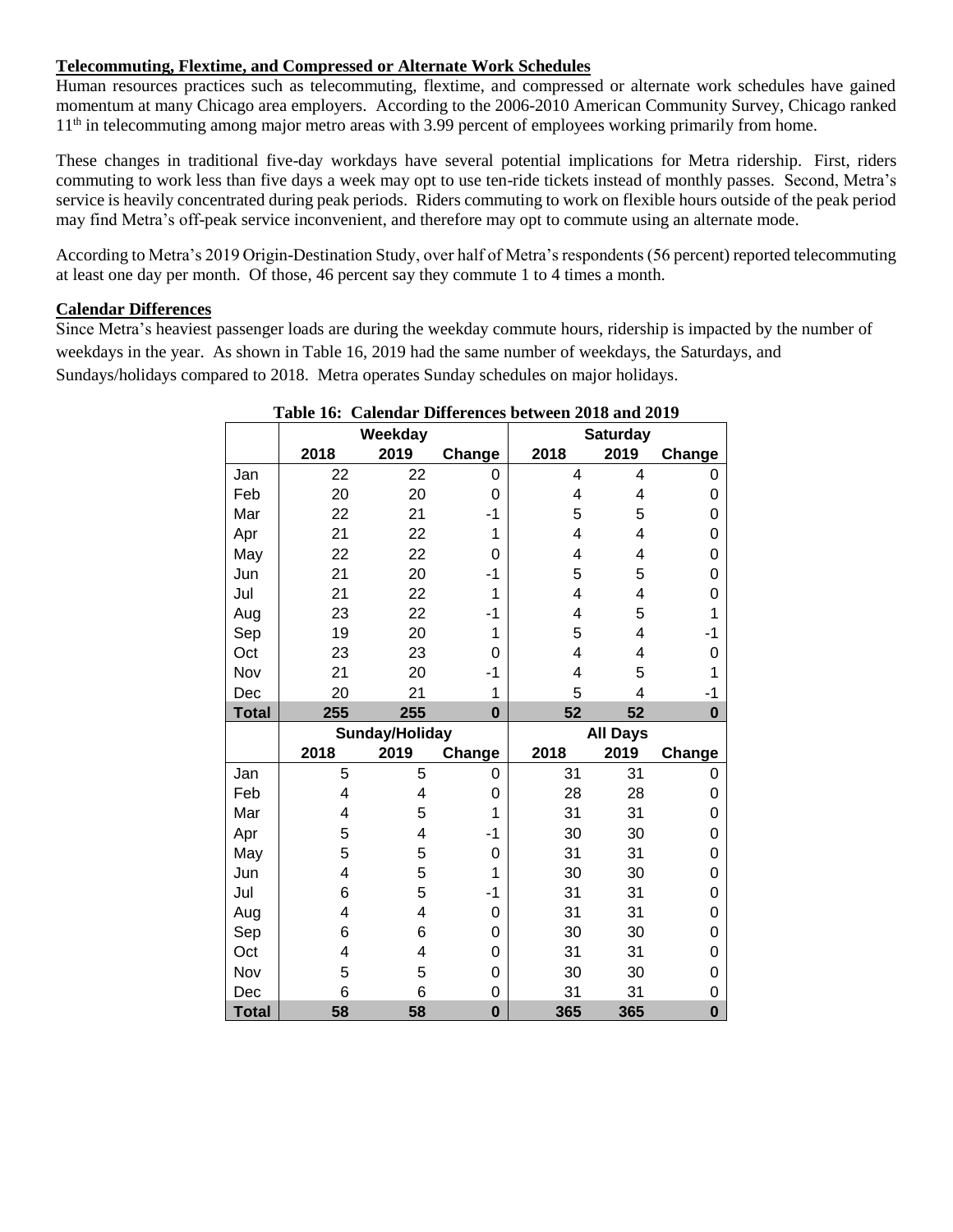## **IV. 2019 TICKET SALES**

Metra offers monthly passes, 10-ride tickets, one-way tickets, and weekend passes. The total number of tickets bought in 2019 declined by 1.8 percent compared to 2018 (see Table 17).

In 2019, 10-ride ticket sales decreased 2.6 percent, monthly pass sales decreased 2.8 percent, one-way ticket sales decreased 0.6 percent, and weekend and special event passes decreased 9.8 percent.

| <b>Ticket Type</b>          | 2015       | 2016       | 2017       | 2018        | 2019       | Change<br>$2014 -$<br>2019 | Change<br>$2018 -$<br>2019 |
|-----------------------------|------------|------------|------------|-------------|------------|----------------------------|----------------------------|
| <b>Monthly Pass</b>         | 1,179,231  | 1,133,464  | 1,072,941  | 1,032,447   | 1,003,227  | $-14.9%$                   | $-2.8%$                    |
| 10-Ride Ticket              | 1,656,461  | 1,753,264  | 1,866,371  | 1,843,794   | 1,796,191  | $8.4\%$                    | $-2.6%$                    |
| One-Way Ticket              | 9,706,366  | 9,457,638  | 9,209,144  | 9,511,730   | 9,452,397  | $-2.6%$                    | $-0.6%$                    |
| <b>Mobile &amp; Station</b> | 5,771,648  | 6,568,058  | 6.817,656  | 7,358,535   | 7,637,086  | 32.3%                      | 3.8%                       |
| Conductor                   | 3,934,718  | 2,889,580  | 2,391,488  | 2, 153, 195 | 1,815,311  | $-53.9%$                   | $-15.7%$                   |
| Weekend and                 |            |            |            |             |            |                            |                            |
| <b>Special Event Pass</b>   | 1,484,020  | 1,495,940  | 1,470,765  | 1,160,103   | 1,046,856  | $-29.5%$                   | $-9.8%$                    |
| Mobile & Station            | 442,366    | 602,702    | 693,550    | 576,127     | 570,747    | 29.0%                      | $-0.9%$                    |
| Conductor                   | 1,041,654  | 893,238    | 777,215    | 583,976     | 476,109    | $-54.3%$                   | $-18.5%$                   |
| Total                       | 14,026,078 | 13,840,306 | 13,619,221 | 13,548,074  | 13,298,671 | $-5.2%$                    | $-1.8%$                    |

**Table 17: Ticket Sales by Type**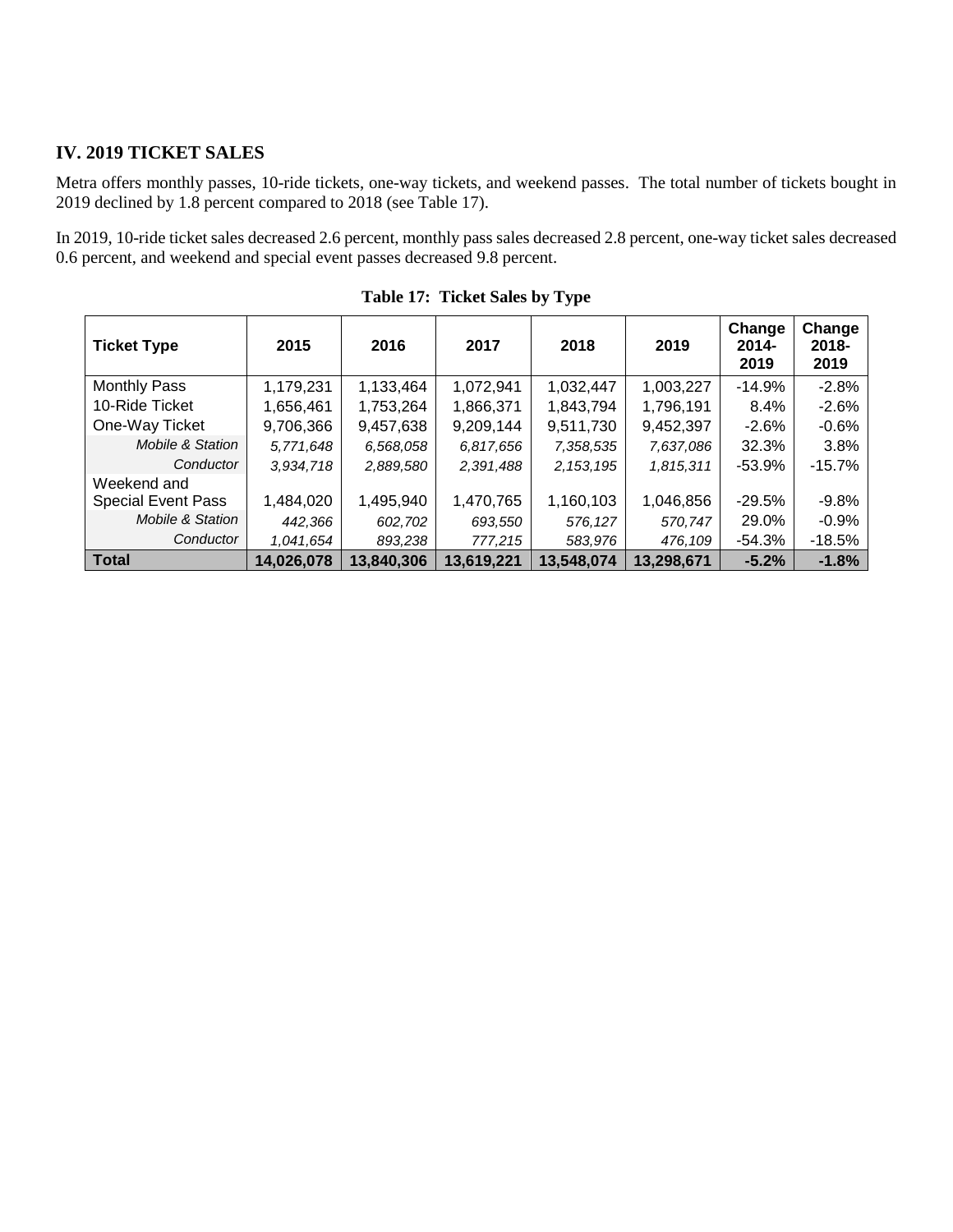Table 18 shows the percent share of tickets, passenger trips, and revenue by ticket type for the last five years.

As a result of the price of the 10-ride ticket being decreased to the cost of nine one-way tickets in 2015, the percentage of ten-ride tickets had increased from 9.6 percent in 2014 to 13.8 in 2017.

There was no fare increase in 2019, so this percentage shift in ticket sales by type translates into 10-ride ticket trips now making up 24.6 percent of estimated passenger trips, compared to 17.5 percent in 2014.

|                     |       |       | <b>Ticket Sales</b>      |       |       |       | <b>Estimated Passenger Trips</b> |       |       |       |
|---------------------|-------|-------|--------------------------|-------|-------|-------|----------------------------------|-------|-------|-------|
| <b>Ticket Type</b>  | 2015  | 2016  | 2017                     | 2018  | 2019  | 2015  | 2016                             | 2017  | 2018  | 2019  |
| <b>Monthly Pass</b> | 8.5%  | 8.3%  | 7.9%                     | 7.6%  | 7.6%  | 61.6% | 59.5%                            | 59.5% | 59.1% | 59.0% |
| 10-Ride Ticket      | 11.9% | 12.8% | 13.8%                    | 13.6% | 13.5% | 22.2% | 24.1%                            | 24.1% | 24.5% | 24.6% |
| One-Way Ticket      | 69.8% | 69.0% | 67.9%                    | 70.4% | 71.3% | 12.0% | 11.9%                            | 11.9% | 12.7% | 12.9% |
| <b>Weekend Pass</b> | 9.8%  | 9.9%  | 10.4%                    | 8.3%  | 7.6%  | 4.3%  | 4.6%                             | 4.6%  | 3.7%  | 3.5%  |
|                     |       |       | <b>Passenger Revenue</b> |       |       |       |                                  |       |       |       |
|                     | 2015  | 2016  | 2017                     | 2018  | 2019  |       |                                  |       |       |       |
| <b>Monthly Pass</b> | 56.7% | 54.9% | 53.2%                    | 51.9% | 51.6% |       |                                  |       |       |       |
| 10-Ride Ticket      | 24.3% | 26.1% | 28.1%                    | 29.1% | 29.3% |       |                                  |       |       |       |
| One-Way Ticket      | 15.9% | 15.9% | 15.5%                    | 16.0% | 16.3% |       |                                  |       |       |       |
| Weekend Pass        | 3.2%  | 3.1%  | 3.2%                     | 3.0%  | 2.8%  |       |                                  |       |       |       |

## **Table 18: Percent Share by Ticket Type**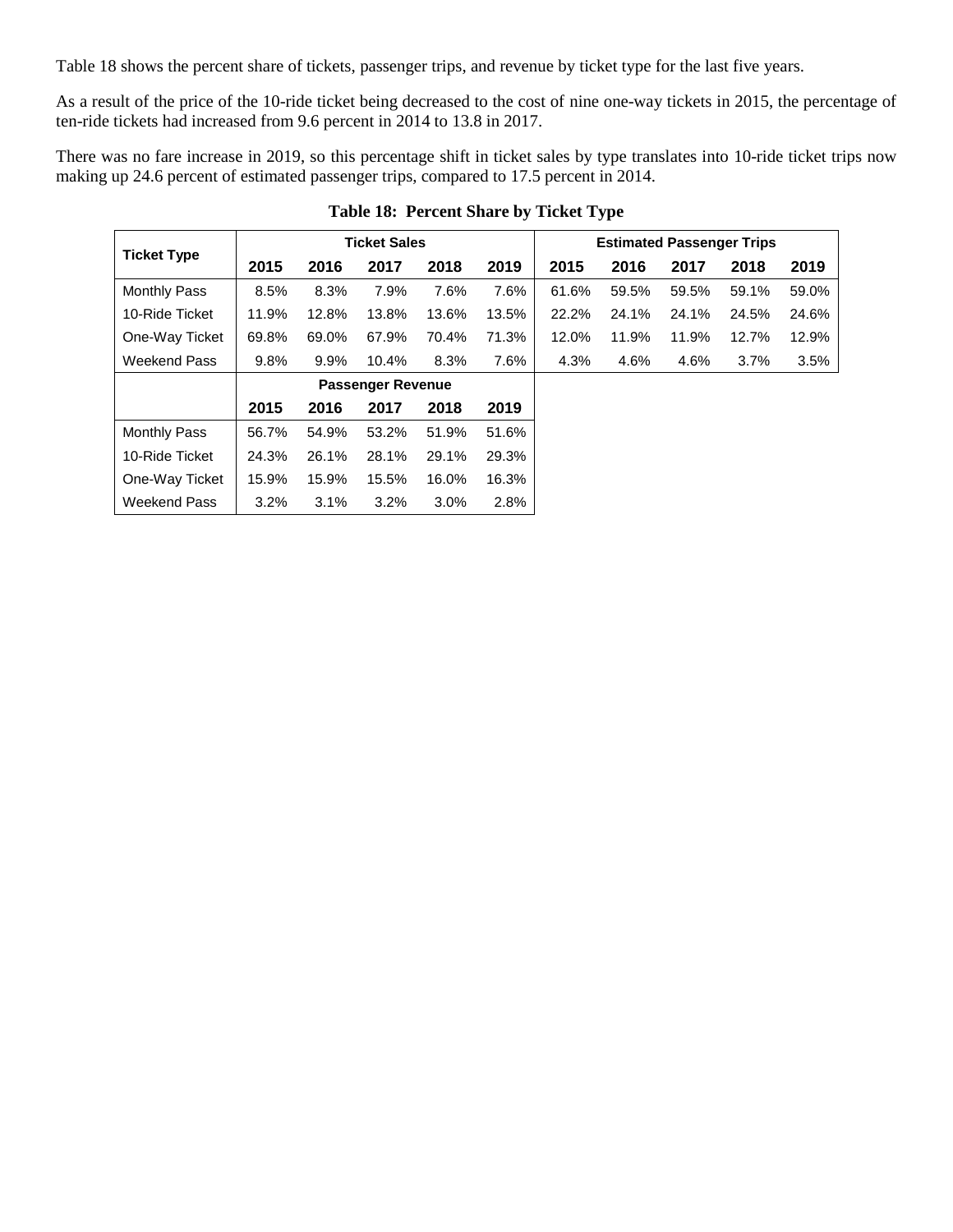Figure 29 shows the total numbers of tickets by ticket type sold since 1984. A large decrease in the number of monthly tickets sold corresponds with a large increase in the number of 10-rides sold in 2015 compared to 2014. This continued in and 2017 before leveling off in 2018. The shift to the Ventra App is evident in the decrease in one-way ticket and weekend pass conductor sales, and corresponding increase in mobile & station sales.



#### **Figure 29: Total Ticket Sales by Type**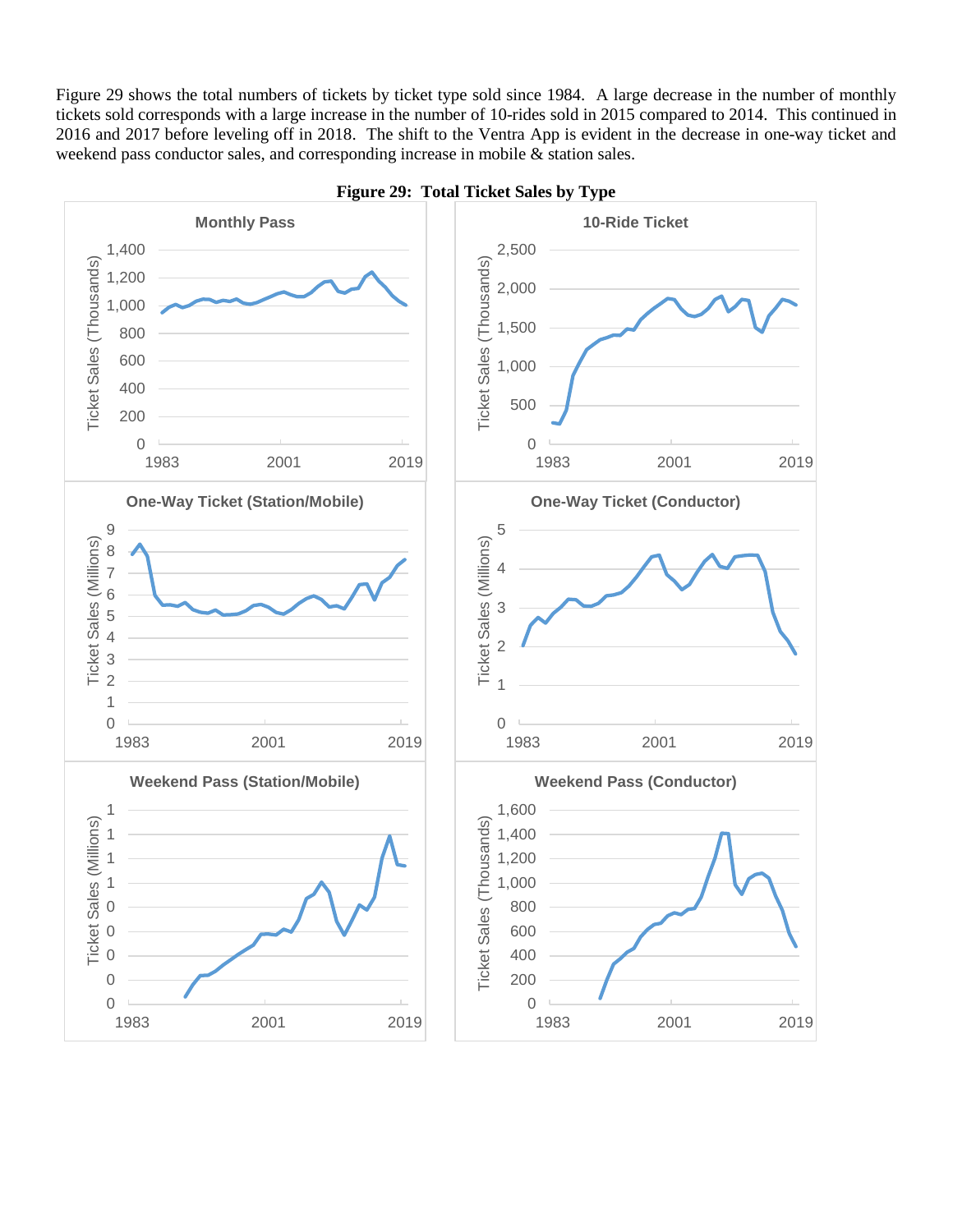## **Full Fare Sales**

Figure 30 shows the total number of full fare tickets by ticket type since 2009.



## **Figure 30: Full Fare Ticket Sales by Type**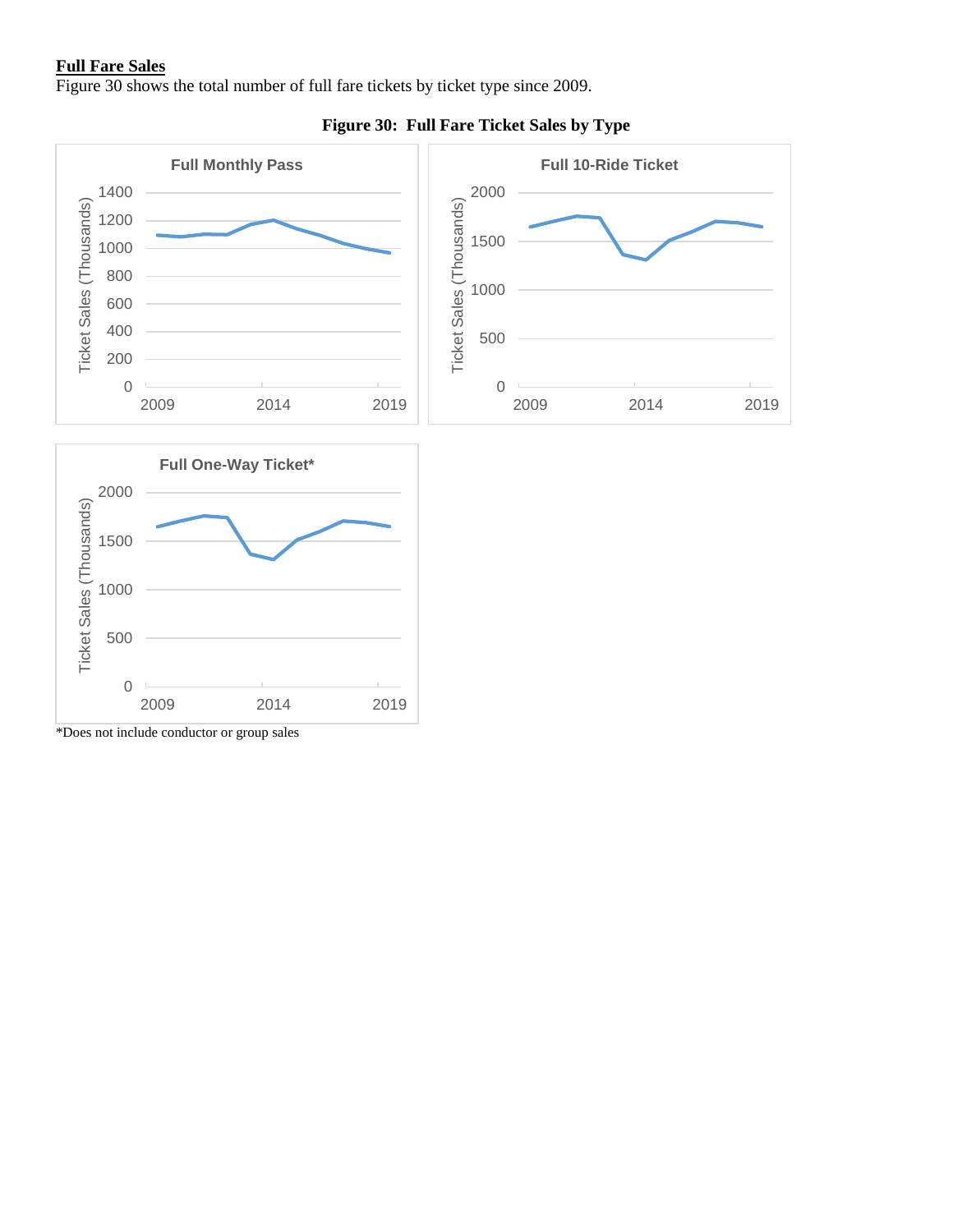## **Reduced Fare Sales**

Monthly and 10-Ride reduced fare ticket types continued to see a decrease in sales in 2019. Table 19 shows all reducedfare ticket sales by month for 2018 and 2019. Reduced fare monthly pass sales decreased 1.8 percent, reduced fare 10-ride ticket sales decreased 5.1 percent. Collectively, One-Way and conductor sales increased 2.0 percent.

|              |                |         | 2018    |                  |                |         | 2019    |                  |
|--------------|----------------|---------|---------|------------------|----------------|---------|---------|------------------|
|              | <b>Monthly</b> | 10-Ride | One-Way | <b>Conductor</b> | <b>Monthly</b> | 10-Ride | One-Way | <b>Conductor</b> |
| Jan          | 2.771          | 18,132  | 40,528  | 20,183           | 2,752          | 11,168  | 42,613  | 19,183           |
| Feb          | 2,897          | 9,165   | 36,638  | 18,463           | 2,838          | 10,771  | 33,924  | 14,399           |
| Mar          | 3,007          | 11,429  | 64,010  | 24,568           | 2,940          | 11,587  | 63,580  | 21,353           |
| Apr          | 3,006          | 12,195  | 43,755  | 22,532           | 2,991          | 11,919  | 47,792  | 17,705           |
| May          | 3,039          | 13,026  | 55,248  | 27,998           | 2,972          | 12,896  | 59,546  | 26,328           |
| Jun          | 2,875          | 12,742  | 73,733  | 34,342           | 2,809          | 12,175  | 76,946  | 33,644           |
| Jul          | 2,841          | 12,374  | 88,996  | 34,797           | 2,780          | 12,334  | 91,136  | 35,997           |
| Aug          | 2,703          | 12,919  | 82,500  | 32,105           | 2,627          | 12,208  | 87,632  | 29,854           |
| Sep          | 3,154          | 12,430  | 49,190  | 24,220           | 3,154          | 12,687  | 52,159  | 22,283           |
| Oct          | 3,318          | 14,436  | 52,359  | 25,649           | 3,265          | 13,586  | 56,308  | 22,069           |
| Nov          | 3,122          | 12,216  | 53,685  | 22,797           | 3,044          | 11,695  | 58,922  | 20,528           |
| Dec          | 2,675          | 11,029  | 57,839  | 24,766           | 2,611          | 11,358  | 71,444  | 25,662           |
| <b>Total</b> | 35,408         | 152.093 | 698.481 | 312,420          | 34,783         | 144.384 | 742.002 | 289.005          |

|  | <b>Table 19: Reduced-Fare Ticket Sales</b> |  |
|--|--------------------------------------------|--|
|--|--------------------------------------------|--|

Figure 31 shows the total number of reduced fare tickets by ticket type (monthly, 10-ride, and one-way excluding conductor) sold since 2008.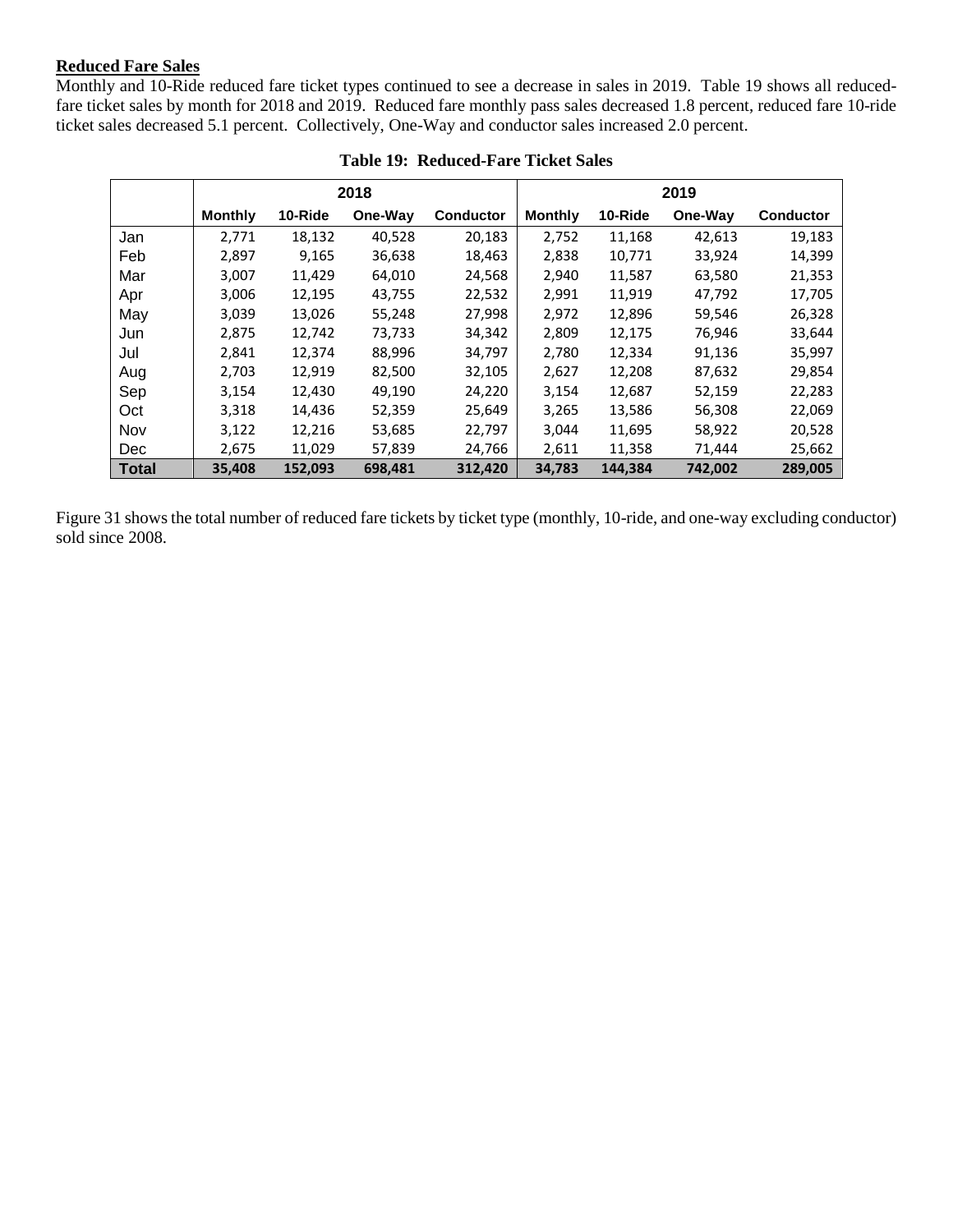

## **Figure 31: Reduced Fare Ticket Sales by Type\***

\*Includes all eligible and ineligible reduced-fare rides for reimbursement and does not include conductor or group sales

## **Mobile Ticketing Adoption**

The Ventra App was launched in November 2015. Figure 32 shows the percentage of total tickets purchased using the app. Table 20 shows mobile ticketing adoption by ticket type.



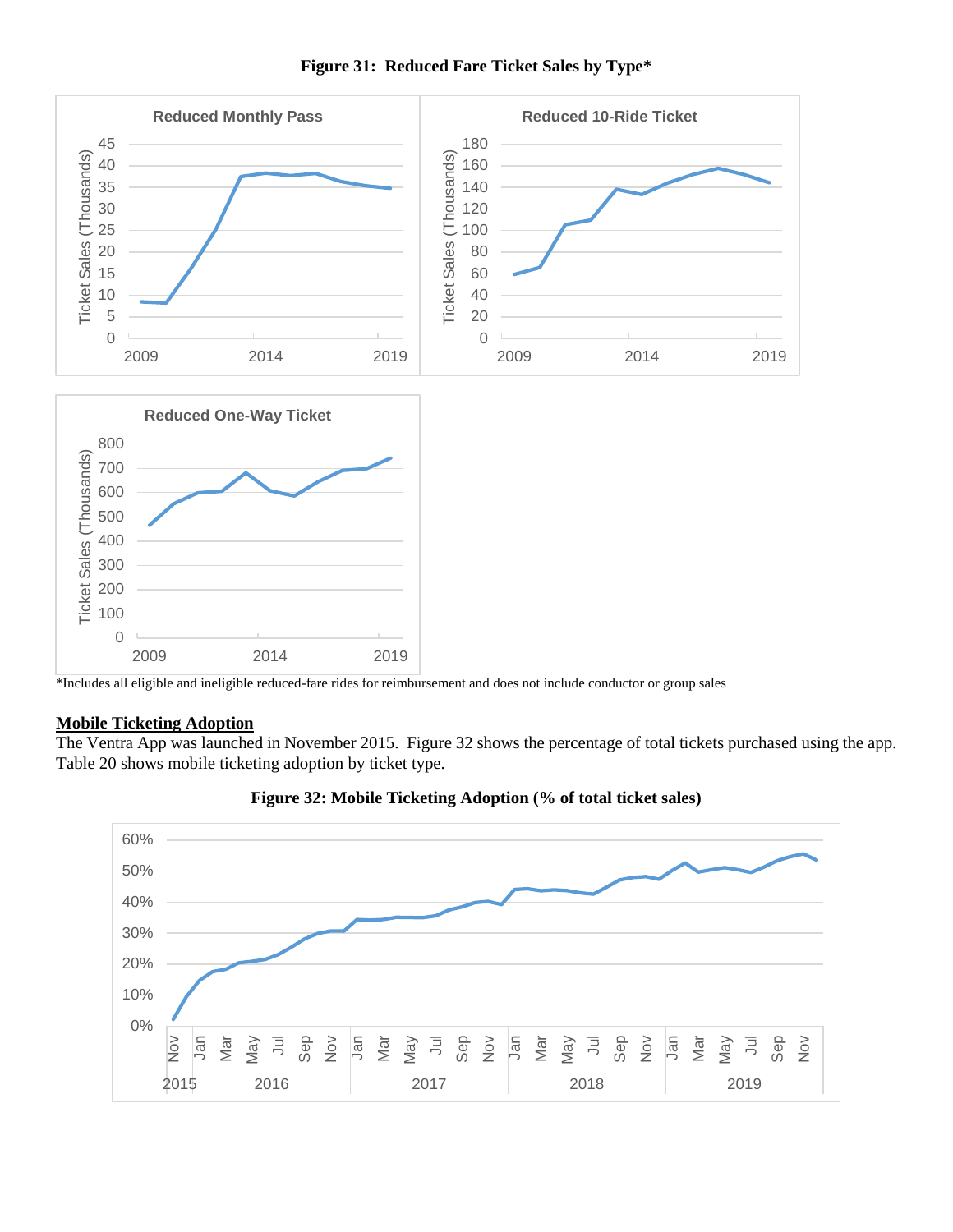| <b>Month</b> | <b>Monthly</b><br>Pass | 10-Ride<br><b>Ticket</b> | One-Way<br><b>Ticket</b> | <b>Weekend/Special</b><br><b>Event Pass</b> |
|--------------|------------------------|--------------------------|--------------------------|---------------------------------------------|
| Jan          | 27,644                 | 91,221                   | 319,564                  | 20,033                                      |
| Feb          | 29,932                 | 85,215                   | 298,346                  | 15,508                                      |
| Mar          | 29,831                 | 84,968                   | 357,380                  | 36,058                                      |
| Apr          | 30,912                 | 93,051                   | 360,284                  | 23,418                                      |
| May          | 30,026                 | 95,772                   | 421,241                  | 31,363                                      |
| Jun          | 30,725                 | 94,722                   | 471,052                  | 46,481                                      |
| Jul          | 29,964                 | 103,002                  | 502,282                  | 46,976                                      |
| Aug          | 30,387                 | 98,262                   | 509,830                  | 59,110                                      |
| Sep          | 32,687                 | 97,274                   | 423,530                  | 34,886                                      |
| Oct          | 35,011                 | 103,677                  | 449,848                  | 28,653                                      |
| Nov          | 32,255                 | 88,552                   | 410,160                  | 39,451                                      |
| Dec          | 26,285                 | 91,577                   | 454,401                  | 42,870                                      |
| Total        | 365,659                | 1,127,293                | 4,977,918                | 424,807                                     |

**Table 20: Mobile Ticket Sales by Ticket Type (2019)**

**Table 21: Mobile Adoption: Percent of Ticket Sales by Ticket Type (2019)**

| <b>Month</b>    | <b>Monthly</b> | 10-Ride | One-Way | Weekend/<br><b>Special</b><br><b>Event</b> | <b>All Tickets</b> | <b>All Rides</b> |
|-----------------|----------------|---------|---------|--------------------------------------------|--------------------|------------------|
| Jan             | 33.4%          | 62.5%   | 51.3%   | 32.9%                                      | 50.2%              | 43.3%            |
| Feb             | 35.5%          | 60.6%   | 53.8%   | 43.7%                                      | 52.6%              | 44.1%            |
| Mar             | 35.1%          | 61.2%   | 50.4%   | 40.0%                                      | 49.7%              | 44.2%            |
| Apr             | 35.1%          | 62.0%   | 51.0%   | 37.8%                                      | 50.5%              | 44.3%            |
| May             | 35.4%          | 62.1%   | 51.8%   | 39.8%                                      | 51.1%              | 45.2%            |
| Jun             | 36.5%          | 62.5%   | 50.6%   | 43.5%                                      | 50.5%              | 46.3%            |
| Jul             | 36.6%          | 63.4%   | 49.9%   | 37.2%                                      | 49.6%              | 46.8%            |
| Aug             | 36.9%          | 63.5%   | 51.9%   | 42.0%                                      | 51.3%              | 47.4%            |
| Sep             | 38.3%          | 64.2%   | 54.7%   | 38.3%                                      | 53.4%              | 47.8%            |
| Oct             | 39.5%          | 64.0%   | 55.6%   | 41.0%                                      | 54.7%              | 48.6%            |
| Nov             | 38.5%          | 62.8%   | 57.2%   | 46.8%                                      | 55.6%              | 47.8%            |
| Dec             | 36.1%          | 63.9%   | 54.9%   | 40.5%                                      | 53.5%              | 47.4%            |
| 2019<br>Average | 36.4%          | 62.8%   | 52.7%   | 40.4%                                      | 51.8%              | 46.1%            |